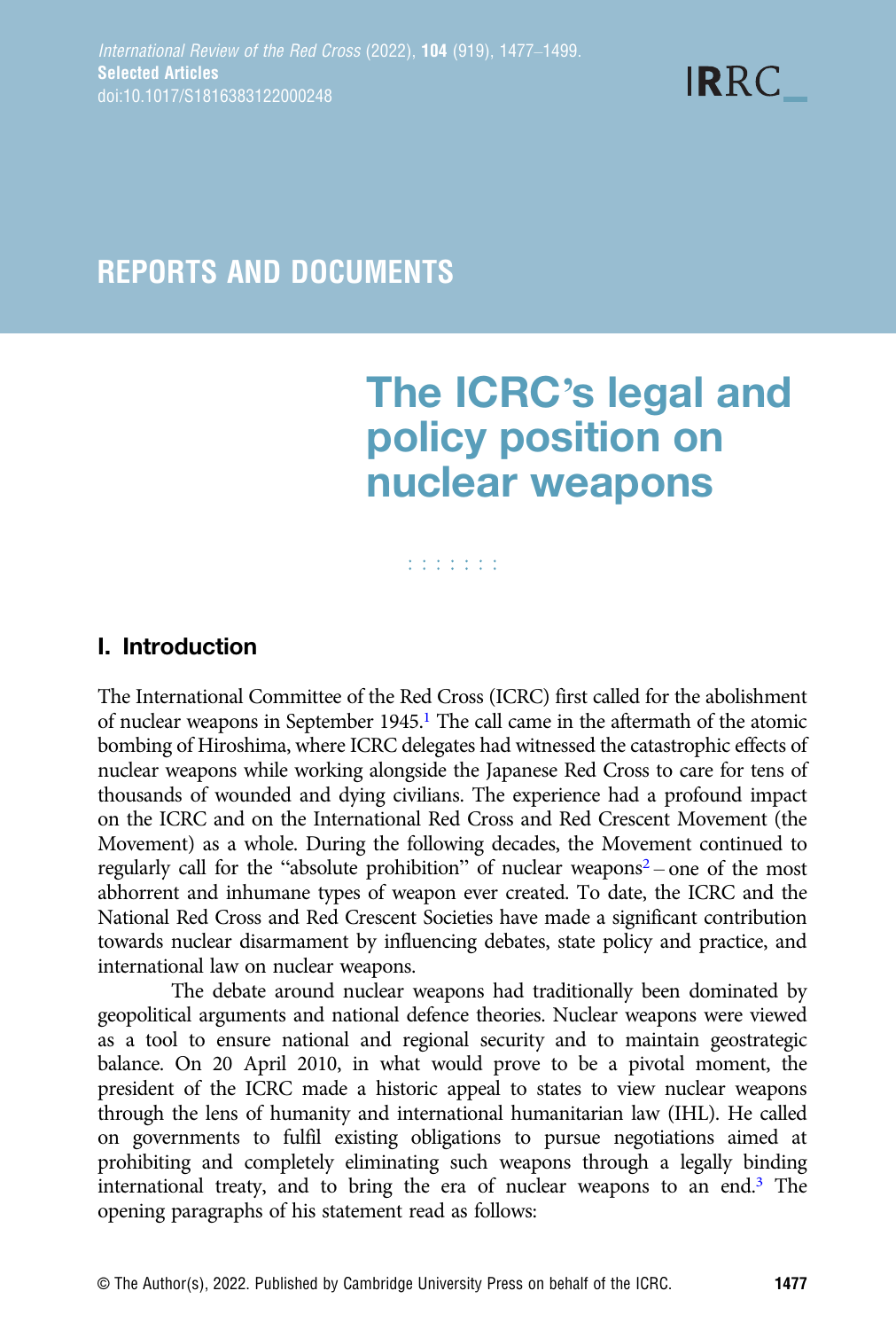<span id="page-1-0"></span>The International Committee of the Red Cross firmly believes that the debate about nuclear weapons must be conducted not only on the basis of military doctrines and power politics. The existence of nuclear weapons poses some of the most profound questions about the point at which the rights of States must yield to the interests of humanity, the capacity of our species to master the technology it creates, the reach of international humanitarian law, and the extent of human suffering we are willing to inflict, or to permit, in warfare.

The ICRC president's statement served as a catalyst for efforts to reframe the debate on nuclear weapons in humanitarian terms, beyond the blinkered arguments focusing on military/security issues that had prevailed until that point. It brought to the fore the notion of human security – a concept encompassing individual and collective health and well-being, as well as environmental, food security and climate concerns. Indeed, human security relates to the very future of the planet and of humankind as a whole, given that the continued existence of nuclear weapons poses a grave, universal threat.

Subsequently, the 2010 Review Conference of the Parties to the Treaty on the Non-Proliferation of Nuclear Weapons (NPT Review Conference) expressed for the first time "its deep concern at the catastrophic humanitarian consequences of any use of nuclear weapons" and reaffirmed "the need for all states at all times to comply with applicable international law, including international humanitarian law".4

In late 2011, the Movement adopted a momentous resolution on nuclear weapons, calling on states to negotiate a legally binding international agreement to prohibit the use of and completely eliminate nuclear weapons, based on existing international obligations and commitments.5 The Movement's position further galvanized international efforts to advance nuclear disarmament on humanitarian grounds. These efforts took the form, inter alia, of a series of three intergovernmental conferences on the humanitarian impacts of nuclear weapons,

<sup>1</sup> ICRC, "The end of hostilities and the future tasks of the Red Cross", Circular Letter No. 370 to the Central Committees of the Red Cross Societies, 5 September 1945; ICRC, Report of the International Committee of the Red Cross on its activities during the Second World War, ICRC, Geneva, May 1948, Vol. I, pp. 688–690.

<sup>2</sup> See the following resolutions of the International Conference of the Red Cross and Red Crescent: Resolution 24 of the 17th International Conference of the Red Cross and Red Crescent, Stockholm, 1948; Resolution 18 of the 18th International Conference of the Red Cross and Red Crescent, Toronto, 1952; Resolution 18 of the 19th International Conference of the Red Cross and Red Crescent, New Delhi, 1957; Resolution 28 of the 20th International Conference of the Red Cross and Red Crescent, Vienna, 1965; Resolution 14 of the 21st International Conference of the Red Cross and Red Crescent, Istanbul, 1969; Resolution 14 of the 22nd International Conference of the Red Cross and Red Crescent, Tehran, 1973; Resolution 12 of the 23rd Conference, Bucharest, 1977; and Resolution 13 of the 24th International Conference of the Red Cross and Red Crescent, Manila, 1981.

<sup>3</sup> Statement by Jakob Kellenberger, president of the ICRC, to the Geneva diplomatic corps, Geneva, 20 April 2010, available at [https://www.icrc.org/en/doc/resources/documents/statement/nuclear-weapons](https://www.icrc.org/en/doc/resources/documents/statement/nuclear-weapons-statement-200410.htm)[statement-200410.htm](https://www.icrc.org/en/doc/resources/documents/statement/nuclear-weapons-statement-200410.htm).

<sup>4 2010</sup> Review Conference of the Parties to the Treaty on the Non-Proliferation of Nuclear Weapons, Final Document, NPT/CONF.2010/50, Vol. I, Conclusions and recommendations for follow-on actions, section  $I(A)(v)$ , p. 19.

<sup>5</sup> Council of Delegates, Resolution 1, "Working towards the elimination of nuclear weapons", CD/11/R1, ICRC, 2011.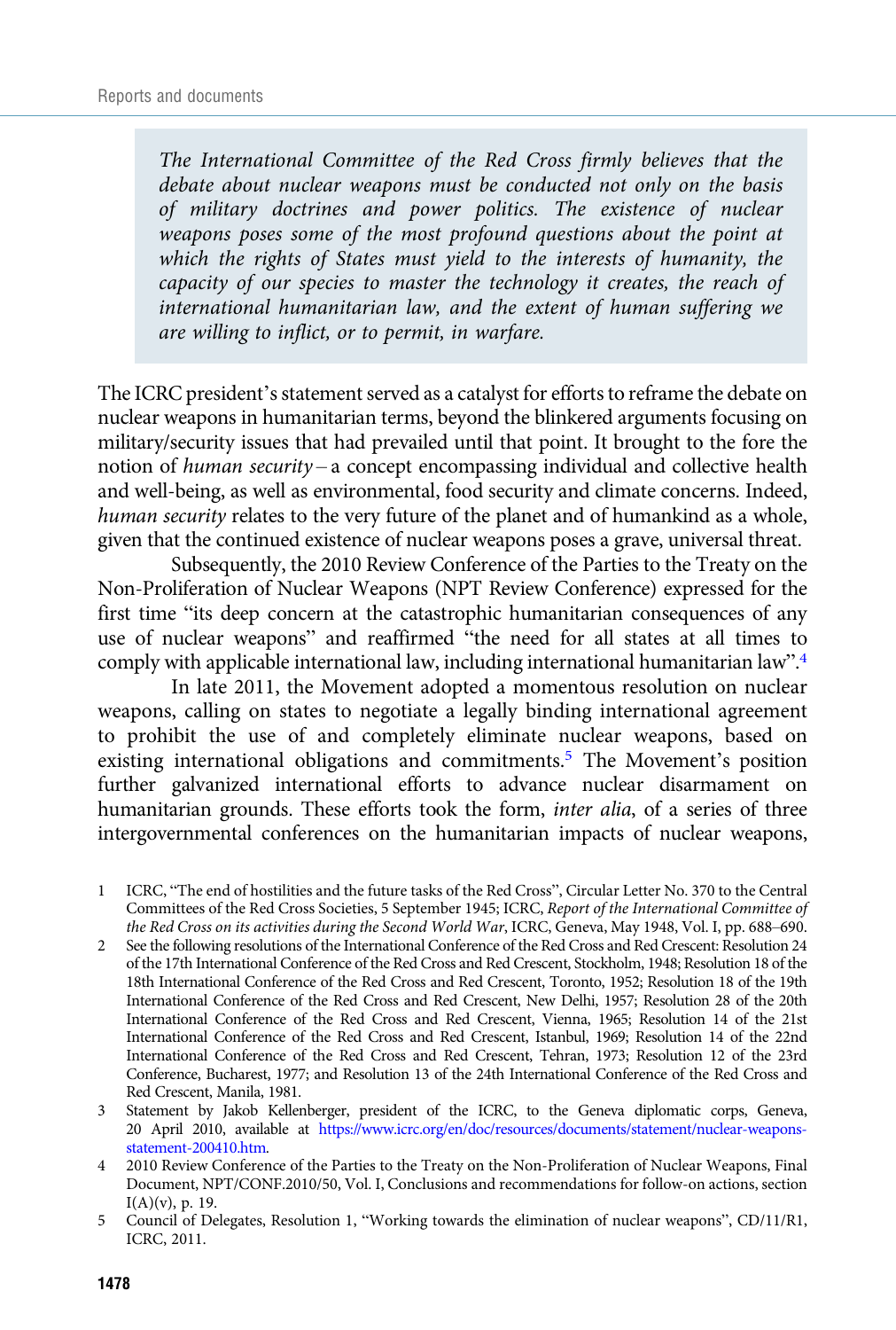hosted by Norway in 2013, and byMexico and Austria in 2014. The ICRC, National Red Cross and Red Crescent Societies and the International Federation ofRed Cross andRed Crescent Societies (IFRC) played an active part in these conferences.

The tide was turning. A new, state-led humanitarian initiative aimed at "taking forward multilateral nuclear disarmament negotiations" resulted in a large majority of states at the 2016 session of the United Nations General Assembly agreeing to convene a conference to negotiate a legally binding instrument to prohibit nuclear weapons.6 The ICRC was closely involved in these negotiations and submitted its views on aspects of the draft treaty within its scope of expertise.<sup>7</sup>

On 7 July 2017, 122 states adopted the Treaty on the Prohibition of Nuclear Weapons (TPNW).<sup>8</sup> The Treaty comprehensively prohibits nuclear weapons. This prohibition, explicitly based on the principles and rules of IHL, constitutes an essential and long-awaited step towards a world free of nuclear weapons. The treaty entered into force on 22 January 2021, building further momentum towards achieving that goal.

The ICRC's legal and policy position on nuclear weapons<sup>9</sup> has evolved over the years in step with international developments in policy, medicine, science and law. Its most recent views, expressed below, are based on new evidence and data on the humanitarian impact of nuclear weapons on human health and on the environment. They further reflect the ICRC's legal analysis, as well as the key findings of the International Court of Justice's 1996 advisory opinion on the legality of the threat or use of nuclear weapons.10 These views are framed by the Movement's policy on nuclear weapons, set out in the above-mentioned resolutions. The ICRC's position is structured around six main points, listed below, followed by a commentary in part III of this document.

<sup>6</sup> United Nations General Assembly, Resolution 71/258, "Taking forward multilateral nuclear disarmament negotiations", A/RES/71/258, 23 December 2016.

<sup>7</sup> See "Elements of a treaty to prohibit nuclear weapons", A/CONF.229/2017/WP.2, and "Comments of the International Committee of the Red Cross on key provisions of the Draft Convention on the Prohibition of Nuclear Weapons", A/CONF.229/2017/CRP.2, submitted by the ICRC to the United Nations conference to negotiate a legally binding instrument to prohibit nuclear weapons, leading towards their total elimination, 31 March 2017 and 14 June 2017 respectively.

<sup>8</sup> Treaty on the Prohibition of Nuclear Weapons (A/CONF.229/2017/8), adopted at the United Nations conference to negotiate a legally binding instrument to prohibit nuclear weapons, leading towards their total elimination, New York, 7 July 2017.

<sup>9</sup> The term "nuclear weapons" is used here to designate any explosive device triggered by nuclear fission or fusion. It does not apply to weapons or ammunition that contain radioactive components but do not bring about a process of fission or fusion, such as a "dirty bomb". ("A "dirty bomb" is a type of "radiological dispersal device" that combines a conventional explosive, such as dynamite, with radioactive material"; see US Nuclear Regulatory Commission Backgrounder on Dirty Bombs, February 2020).

<sup>10</sup> ICRC, "The Effects of Nuclear Weapons on Human Health", Information Note no. 1, 2013; see also ICRC, International Humanitarian Law and the Challenges of Contemporary Armed Conflicts, ICRC, 2015, 32IC/ 15/11, pp. 56–59, available at [https://www.icrc.org/en/download/file/15061/32ic-report-on-ihl-and](https://www.icrc.org/en/download/file/15061/32ic-report-on-ihl-and-challenges-of-armed-conflicts.pdf)[challenges-of-armed-conflicts.pdf](https://www.icrc.org/en/download/file/15061/32ic-report-on-ihl-and-challenges-of-armed-conflicts.pdf) (subsequent references to this report will cite it as the IHL Challenges Report 2015); and L. Maresca & E. Mitchell, "The human costs and legal consequences of nuclear weapons under international humanitarian law", International Review of the Red Cross, Vol. 97, No. 899, July 2016, pp. 621–645. Regarding new evidence about the humanitarian impacts of nuclear weapons, see ICRC-IFRC report, The humanitarian impacts and risks of the use of nuclear weapons, August 2020.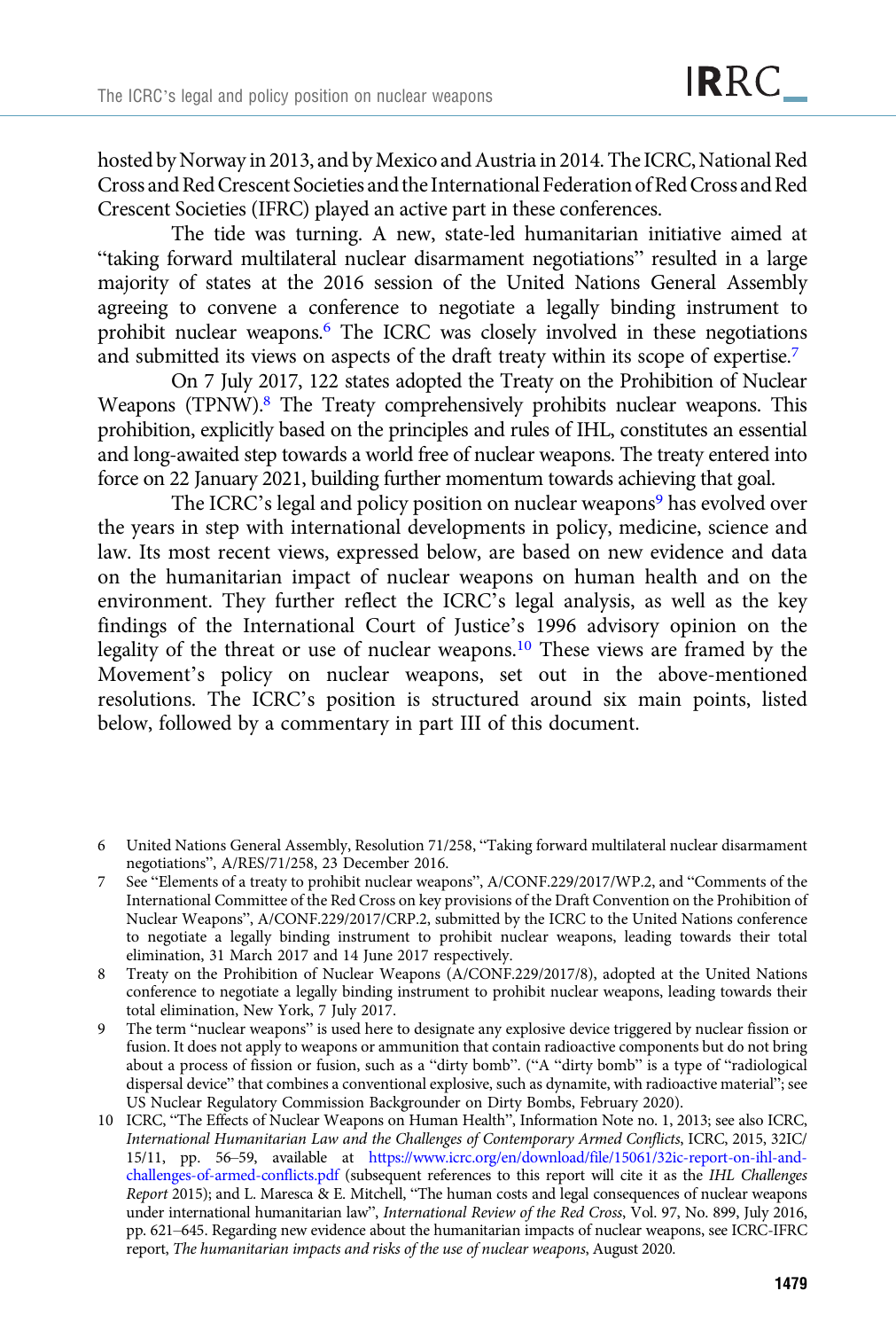## II. Summary

## 1. Non-use, prohibition and elimination of nuclear weapons, in view of their catastrophic humanitarian consequences

- 1.1. Nuclear weapons release immense quantities of heat and kinetic energy, and prolonged radiation. They have massive destructive power which is impossible to contain in space and time. Their use would cause incalculable human suffering, especially in or near populated areas. There is no adequate humanitarian response capacity in case of use of nuclear weapons. Any use would involve a risk of escalation. A nuclear conflict would have catastrophic effects on people and societies around the globe, on human health, the environment, the climate, food production and socio-economic development. It would cause irreversible harm to future generations and threaten the very survival of humanity.
- 1.2. In view of the catastrophic humanitarian consequences of any use of nuclear weapons, it is a humanitarian imperative for States to ensure that they are never again used and to prohibit and eliminate them, regardless of their views on the legality of nuclear weapons under international humanitarian law.

#### 2. Prevention of use through risk reduction and non-proliferation

- 2.1 Pending their complete elimination, it is a humanitarian imperative for States to urgently take effective measures to reduce the risk of use of nuclear weapons.
- 2.2 States must also take effective measures to prevent the proliferation of nuclear weapons, in accordance with their international obligations and commitments.

## 3. Adherence to and faithful implementation of the Treaty on the Prohibition of Nuclear Weapons (TPNW)

- 3.1 The ICRC calls on all States to promptly sign and ratify or accede to the TPNW, and to faithfully implement it.
- 3.2 The TPNW provides a comprehensive prohibition of nuclear weapons, which is an essential step towards their elimination. It also reinforces the stigma against their proliferation and use. The treaty is a concrete step towards fulfilling existing nuclear disarmament obligations and commitments, in particular those under Article VI of the Treaty on the Non-Proliferation of Nuclear Weapons (NPT).
- 4. Adherence to and faithful implementation of other international agreements and pursuit of negotiations for the elimination of nuclear weapons
	- 4.1 The ICRC calls on States that have not yet done so to ratify or accede to the NPT, the Comprehensive Nuclear-Test-Ban Treaty (CTBT), and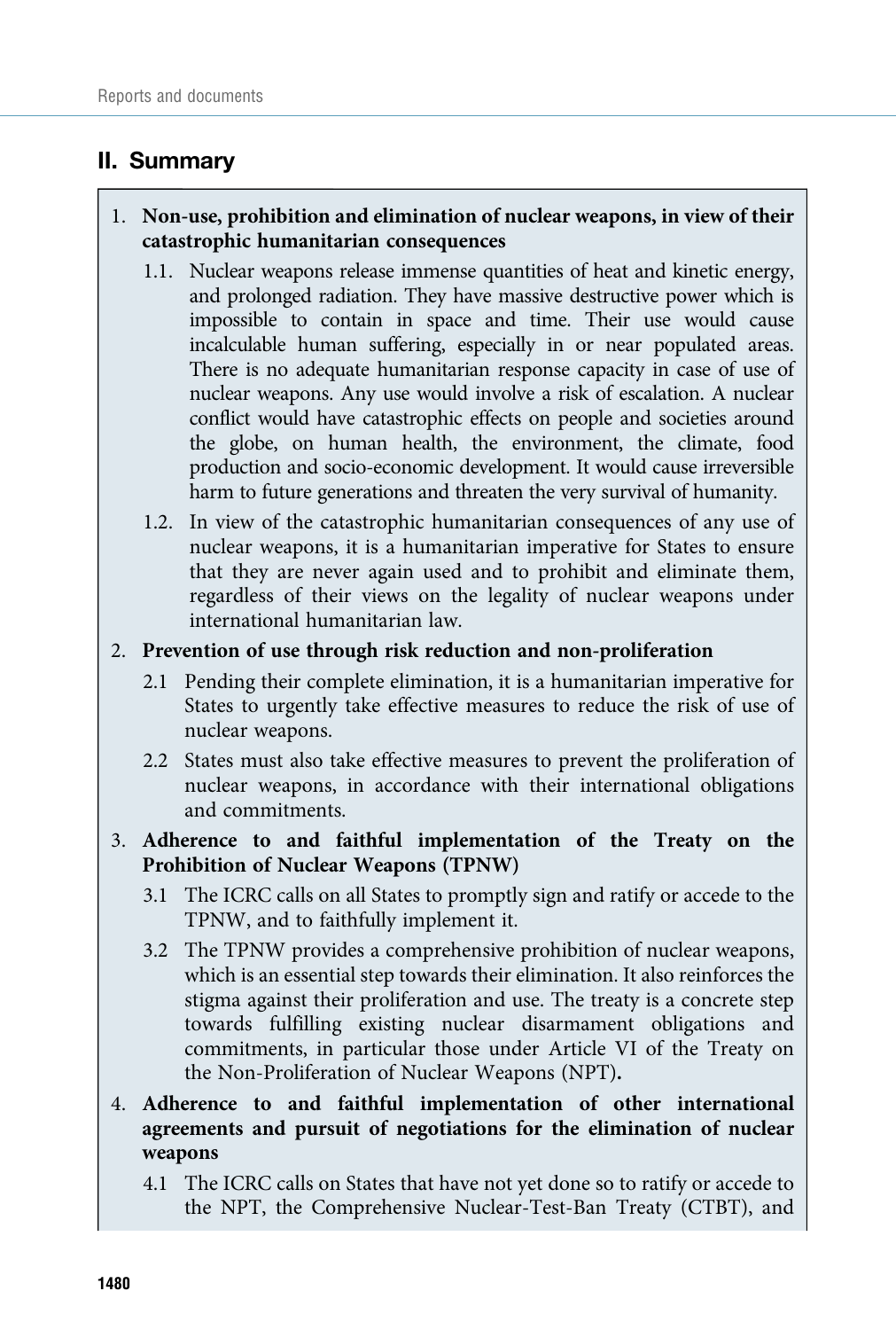regional treaties establishing nuclear-weapon-free zones (NWFZ) and calls on all States Parties to fulfil their obligations and commitments under these treaties.

4.2 All States must pursue negotiations with a view to achieving the complete elimination of nuclear weapons, pursuant to their obligations under international law.

## 5. Incompatibility of nuclear weapons with the principles and rules of international humanitarian law (IHL)

- 5.1 In an armed conflict, it is extremely doubtful that nuclear weapons could ever be used in accordance with the principles and rules of IHL.
- 5.2 The principles and rules of international humanitarian law applicable to all means and methods of warfare apply to nuclear weapons, even in situations of national self-defence. These include the principle that the right of parties to an armed conflict to choose methods or means of warfare is not unlimited, the principle of distinction, the prohibition of indiscriminate and disproportionate attacks, the principle of precaution, the prohibition on the use of weapons of a nature to cause superfluous injury or unnecessary suffering, and the rules for the protection of the natural environment.
- 5.3 Directing nuclear weapons against civilian populations or civilian objects, such as entire cities or other concentrations of civilians and civilian objects, or otherwise not directing a nuclear weapon against a specific military objective, would violate the principle of distinction.
- 5.4 Using nuclear weapons against military objectives located in or near populated areas would violate the prohibitions of indiscriminate and disproportionate attacks.
- 5.5 Even if used far away from populated areas, the suffering to combatants caused by radiation exposure, and the radiological contamination of the environment and risk of spread of radiation to populated areas, make it extremely doubtful that nuclear weapons could ever be used in accordance with the prohibition to use weapons of a nature to cause superfluous injury or unnecessary suffering, and the rules for the protection of the natural environment and the civilian population. In an armed conflict, it is extremely doubtful that nuclear weapons could ever be used in accordance with the principles and rules of IHL.

## 6. Use of and threat to use nuclear weapons is abhorrent to the principles of humanity and dictates of public conscience

- 6.1 Any use of nuclear weapons would be abhorrent to the principles of humanity and the dictates of public conscience.
- 6.2 Any threat to use nuclear weapons is abhorrent to the principles of humanity and the dictates of public conscience.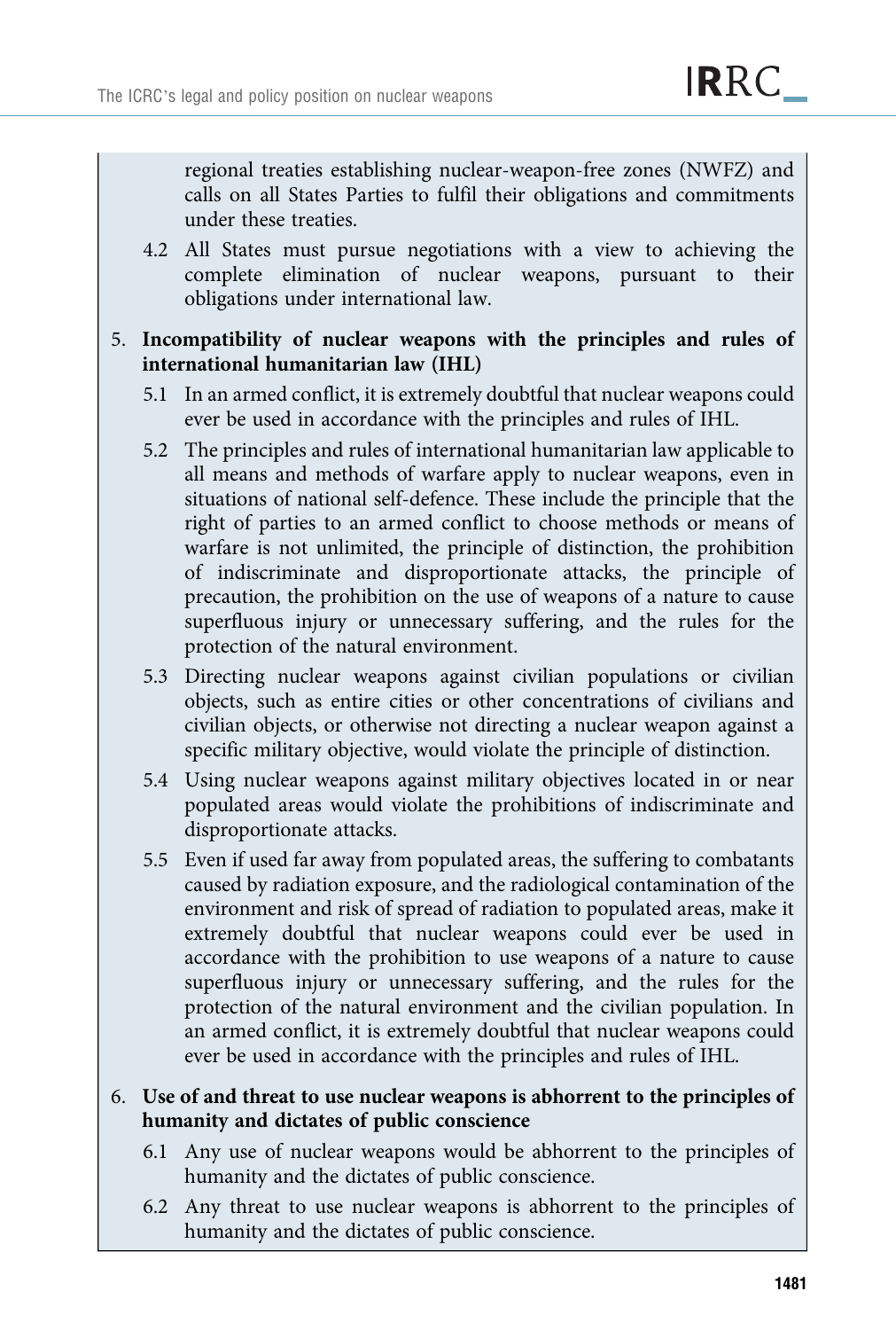## III. Commentary

1. Non-use, prohibition and elimination of nuclear weapons, in view of their catastrophic humanitarian consequences

1.1 Nuclear weapons release immense quantities of heat and kinetic energy, and prolonged radiation. They have massive destructive power which is impossible to contain in space and time. Their use would cause incalculable human suffering, especially in or near populated areas. There is no adequate humanitarian response capacity in case of use of nuclear weapons. Any use would involve a risk of escalation. A nuclear conflict would have catastrophic effects on people and societies around the globe, on human health, the environment, the climate, food production and socio-economic development. It would cause irreversible harm to future generations and threaten the very survival of humanity.

This position is based on science, including medical studies, research and other evidence. It is informed by the Movement's resolutions on nuclear weapons of 2011, 2013 and 2017, as well as the factual findings of the International Court of Justice in its 1996 advisory opinion.<sup>11</sup> The ICRC's conclusion that it would not be possible to provide adequate humanitarian assistance in the aftermath of a nuclear blast is based mainly on its own studies.12 The range of humanitarian consequences of the use of nuclear weapons, as referred to in point 1.1 of the summary, has been documented in various ICRC publications, most recently the report of a workshop hosted by the ICRC and the IFRC on recent research and findings on the humanitarian impacts and risks of use of nuclear weapons, submitted in 2021 as a working paper to the 10th NPT Review Conference. As referenced in that report, these consequences have also been extensively documented by other organizations and at the international conferences on the humanitarian impacts of nuclear weapons held in Oslo, Nayarit and Vienna in 2013 and 2014[.13](#page-6-0)

- 11 See International Court of Justice, "Advisory Opinion on the Legality of the Threat or Use of Nuclear Weapons", ICJ, 8 July 1996, paragraph 35.
- 12 As reported in R. Coupland and D. Loye, "Who will assist the victims of use of nuclear, radiological, biological or chemical weapons – and how?", International Review of the Red Cross, Vol. 89, No. 866, June 2007, pp. 329–344, and R. Coupland and D. Loye, "International assistance for victims of use of nuclear, radiological, biological and chemical weapons: time for a reality check?", International Review of the Red Cross, Vol. 91, No. 874, June 2009, pp. 329–340. The ICRC has concluded in particular that an effective means of assisting a substantial portion of survivors of a nuclear detonation, while adequately protecting those delivering assistance, is not currently available at national level and not feasible at international level. It has also concluded that it is highly unlikely that the immense investment required to develop such capacity will ever be made, and even if it were made, it would likely remain insufficient. See ICRC president Peter Maurer's 2013 statement to the Oslo Conference on the Humanitarian Impacts of Nuclear Weapons, March 2013, and the interview of 4 March 2013 with Gregor Malich, head of the ICRC's Chemical, Biological, Radiological and Nuclear Response Operational Response Project, "No way to deliver assistance in the event of a nuclear explosion".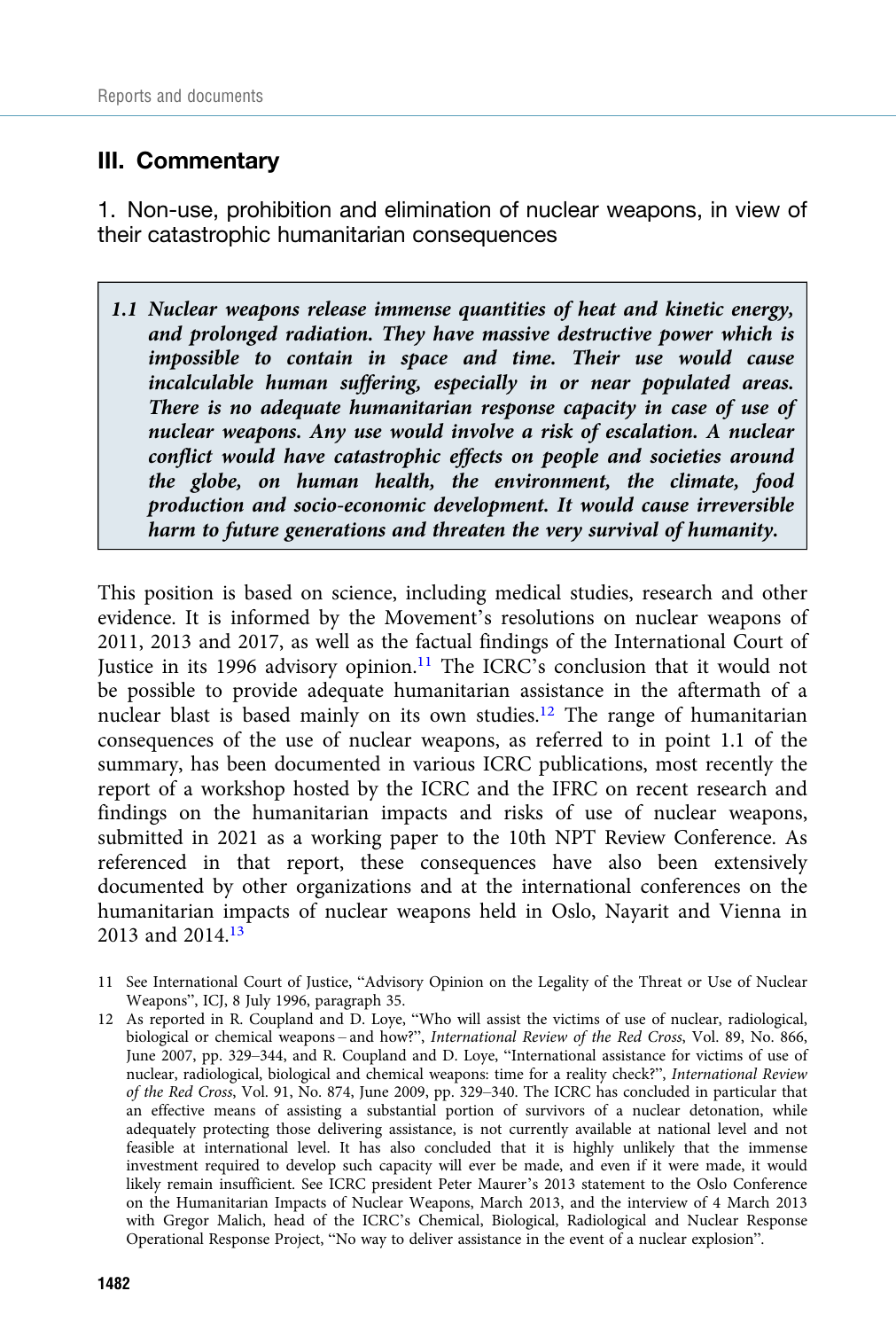<span id="page-6-0"></span>1.2 In view of the catastrophic humanitarian consequences of any use of nuclear weapons, it is a humanitarian imperative for States to ensure that they are never again used and to prohibit and eliminate them, regardless of their views on the legality of nuclear weapons under international humanitarian law.

This represents the baseline position applicable to *all* states, regardless of their views on the legality of nuclear weapons. In this respect, the ICRC's position distinguishes between a position based on law (see point 5 below), and a position based on ethics and the principles of humanity (points 1 and 6).

The ICRC president's 2010 appeal and the Movement's 2011 resolution both emphasized the difficulty of envisaging how any use of nuclear weapons could be compatible with the principles and rules of IHL, and called on all states "to pursue in good faith and conclude with urgency and determination negotiations to prohibit the use of and completely eliminate nuclear weapons through a legally binding international agreement, based on existing commitments and international obligations."<sup>14</sup> The appeal to prevent the use of nuclear weapons and prohibit and eliminate them was primarily framed as a humanitarian imperative. Given the catastrophic humanitarian consequences that any use of nuclear weapons would entail, nuclear disarmament is an urgent humanitarian imperative.

2. Prevention of use through risk reduction and non-proliferation

## 2.1 Pending their complete elimination, it is a humanitarian imperative for States to urgently take effective measures to reduce the risk of use of nuclear weapons.

While the entry into force of the Treaty on the Prohibition of Nuclear Weapons marks a historic turning point, the risk of the use of these weapons – whether with intent, through miscalculation or by accident – has increased in recent years to the highest level since the Cold War. Risk is defined as the consequence of an event multiplied by the probability of that event occurring.15 The deployment of nuclear weapons would have catastrophic consequences, while the likelihood of their use has increased as a result of: growing tensions between nuclear-armed states and their allies; the development of new types of nuclear weapons that are

15 Cf J. Borrie, T. Caughley and W. Wan (eds), Understanding Nuclear Weapon Risks, UNIDIR, 2017, p. 11.

<sup>13</sup> ICRC-IFRC report, The humanitarian impacts and risks of the use of nuclear weapons, ICRC/IFRC, Geneva, August 2020, paragraphs 3–8.

<sup>14</sup> Council of Delegates of the International Red Cross and Red Crescent Movement, Resolution 1, CD/11/ R1, 2011, OP3. The "existing international obligations" essentially refer to the obligation to negotiate nuclear disarmament under Article VI of the NPT and customary law.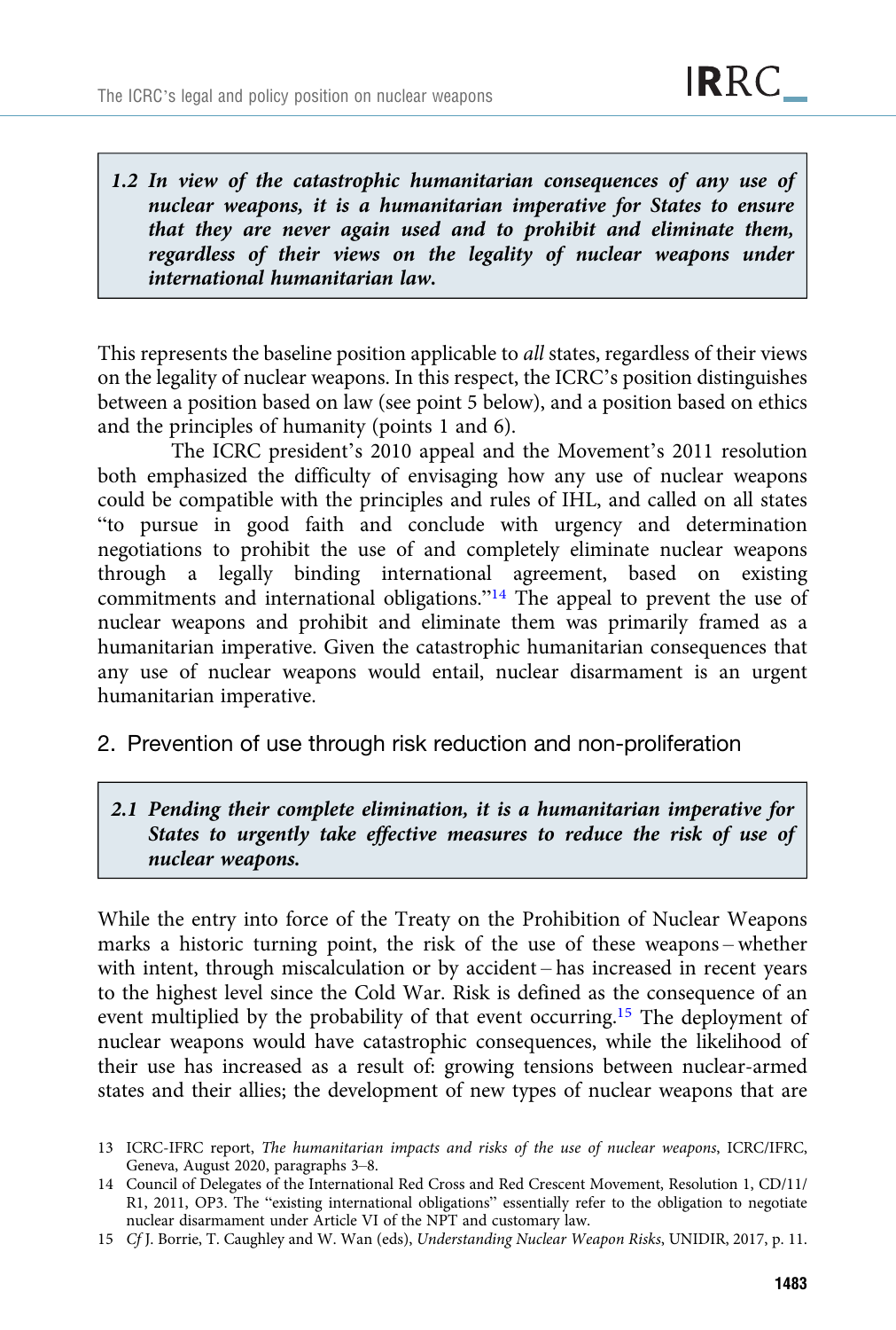more powerful or more "usable"; new or expanded roles of nuclear weapons in military plans and doctrine; and the vulnerability of nuclear command and control systems to cyber attacks.16

These concerns were highlighted by the president of the ICRC in April 2018, when he appealed to states to urgently reduce nuclear risks through a range of specific actions.17 Risk reduction measures include unequivocal commitments never to use nuclear weapons first ("no first use" policies), "de-alerting" nuclear weapon systems – namely removing thousands of nuclear weapons from highalert, launch-ready status to lengthen time required to deploy them), and progressive steps to reduce the role of nuclear weapons in security policies.

While there is no specific, legally binding instrument requiring states to reduce nuclear risks, there are multiple political commitments to do so, including in the resolutions of the United Nations General Assembly and the action plan adopted by consensus at the 2010 NPT Review Conference.<sup>18</sup>

## 2.2 States must also take effective measures to prevent the proliferation of nuclear weapons, in accordance with their international obligations and commitments.

Nuclear non-proliferation is one of the three pillars of the Treaty on the Non-Proliferation of Nuclear Weapons (NPT). The 191 states parties to the treaty are obliged to take measures under Articles  $I$  – III to prevent the proliferation of nuclear weapons, and have further undertaken to implement a series of measures to this end, by means of the 2010 action plan.<sup>19</sup> Non-proliferation requirements under the treaty include nuclear safeguards established under International Atomic Energy Agency verification, also required under Article 3 of the Treaty on the Prohibition of Nuclear Weapons (TPNW).20 The Movement is firmly committed to promoting non-proliferation;<sup>21</sup> the ICRC and the National Red

<sup>16</sup> ICRC Briefing Note for National Societies, "Reducing the Risk of Nuclear Weapon Use and Accidental Detonation", September 2016; and ICRC-IFRC report, The humanitarian impacts and risks of the use of nuclear weapons, ICRC/IFRC, Geneva, August 2020, section III.

<sup>17</sup> Peter Maurer, "Nuclear weapons: Averting a global catastrophe", appeal by the president of the ICRC, Geneva, 2018.

<sup>18</sup> See 2010 Review Conference of the Parties to the Treaty on the Non-Proliferation of Nuclear Weapons, Final Document, NPT/CONF.2010/50 (Vol. I), "Conclusions and recommendations for follow-on actions", section IA(v), p. 19; also see United Nations General Assembly, Resolution 75/63, A/RES/75/ 63, 7 December 2020, OP 5, 7, 9 and 10; Resolution 74/46, A/RES/74/46, 12 December 2019, OP 6, 7 and 10; and Resolution 73/60, A/RES/73/60, 5 December 2018, OP 1 and 2.

<sup>19</sup> See 2010 Review Conference of the Parties to the Treaty on the Non-Proliferation of Nuclear Weapons, Final Document, NPT/CONF.2010/50 (Vol. I), Actions 23–46. Other instruments require states to take certain nuclear non-proliferation measures, such as United Nations Security Council, Resolution 1540, S/RES/1540, 2004, and export control agreements.

<sup>20</sup> ICRC Briefing Note, "Safeguards and the Treaty on the Prohibition of Nuclear Weapons", October 2018.

<sup>21</sup> See Council of Delegates, Resolution 4, "Working towards the elimination of nuclear weapons: 2018–2021 action plan", CD/17/R4, 2017, paras. 2 and 4.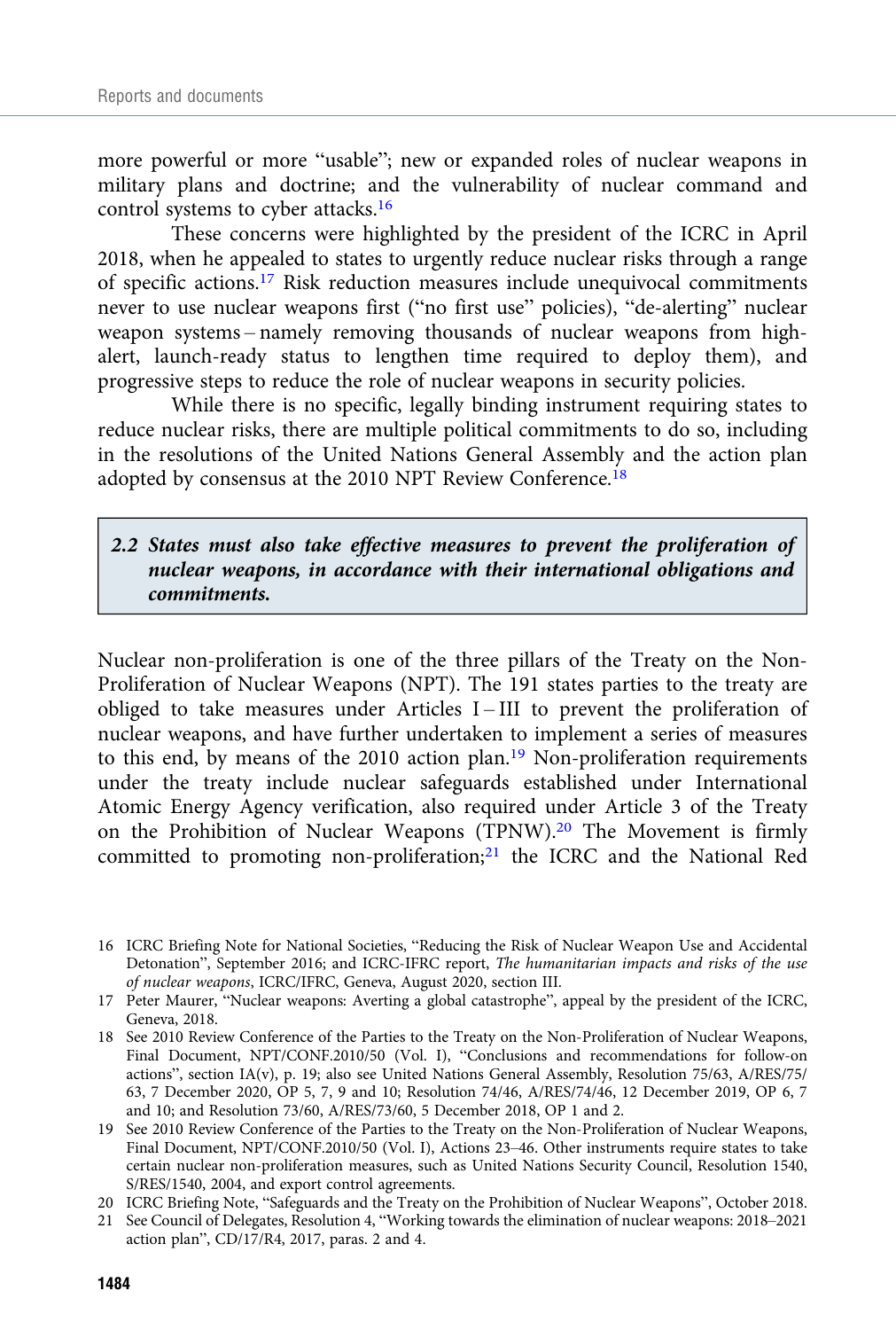Cross and Red Crescent Societies continue to urge governments to adhere to and fully implement the provisions of the NPT.22

3. Adherence to and faithful implementation of the Treaty on the Prohibition of Nuclear Weapons (TPNW)

- 3.1 The ICRC calls on all States to promptly sign and ratify or accede to the TPNW, and to faithfully implement it.
- 3.2 The TPNW provides a comprehensive prohibition of nuclear weapons, which is an essential step towards their elimination. It also reinforces the stigma against their proliferation and use. The treaty is a concrete step towards fulfilling existing nuclear disarmament obligations and commitments, in particular those under Article VI of the NPT.

The Treaty on the Prohibition of Nuclear Weapons is the first universal treaty to prohibit nuclear weapons. It is a humanitarian disarmament instrument based on the principles and rules of IHL, as well as the principles of humanity and the dictates of public conscience. The treaty contains a comprehensive prohibition of nuclear weapons – an essential step towards their elimination. Although this prohibition is only binding on states party to the treaty, it strengthens the taboo against the use of nuclear weapons, thus providing a further disincentive for their proliferation.

Beyond banning nuclear weapons, the TPNW provides pathways for their elimination, and for nuclear-armed states to become party to the treaty and disarm under international verification. As such, the treaty is a concrete step towards fulfilling existing nuclear disarmament obligations, in particular the obligation under Article VI of the Treaty on the Non-Proliferation of Nuclear Weapons to "pursue negotiations in good faith on effective measures relating to cessation of the nuclear arms race at an early date and to nuclear disarmament". The TPNW is seen by many as an "effective measure" within the meaning of this article.

In addition, by setting out obligations relating to assistance for victims of nuclear weapons use and testing, and for the remediation of contaminated areas, the treaty recognizes states' duty to care for all life harmed by these weapons.

The ICRC and the Movement are firmly committed to promoting the treaty's universalization and faithful implementation.23

<sup>22</sup> See Council of Delegates progress report, "Working towards the elimination of nuclear weapons: 2018– 2021 action plan (Resolution 4 of the 2017 Council of Delegates)", CD/19/19, pp. 5–6.

<sup>23</sup> Resolution 4 of the Council of Delegates, "Working towards the elimination of nuclear weapons: 2018– 2021 action plan", 2017, CD/17/R4, OP4.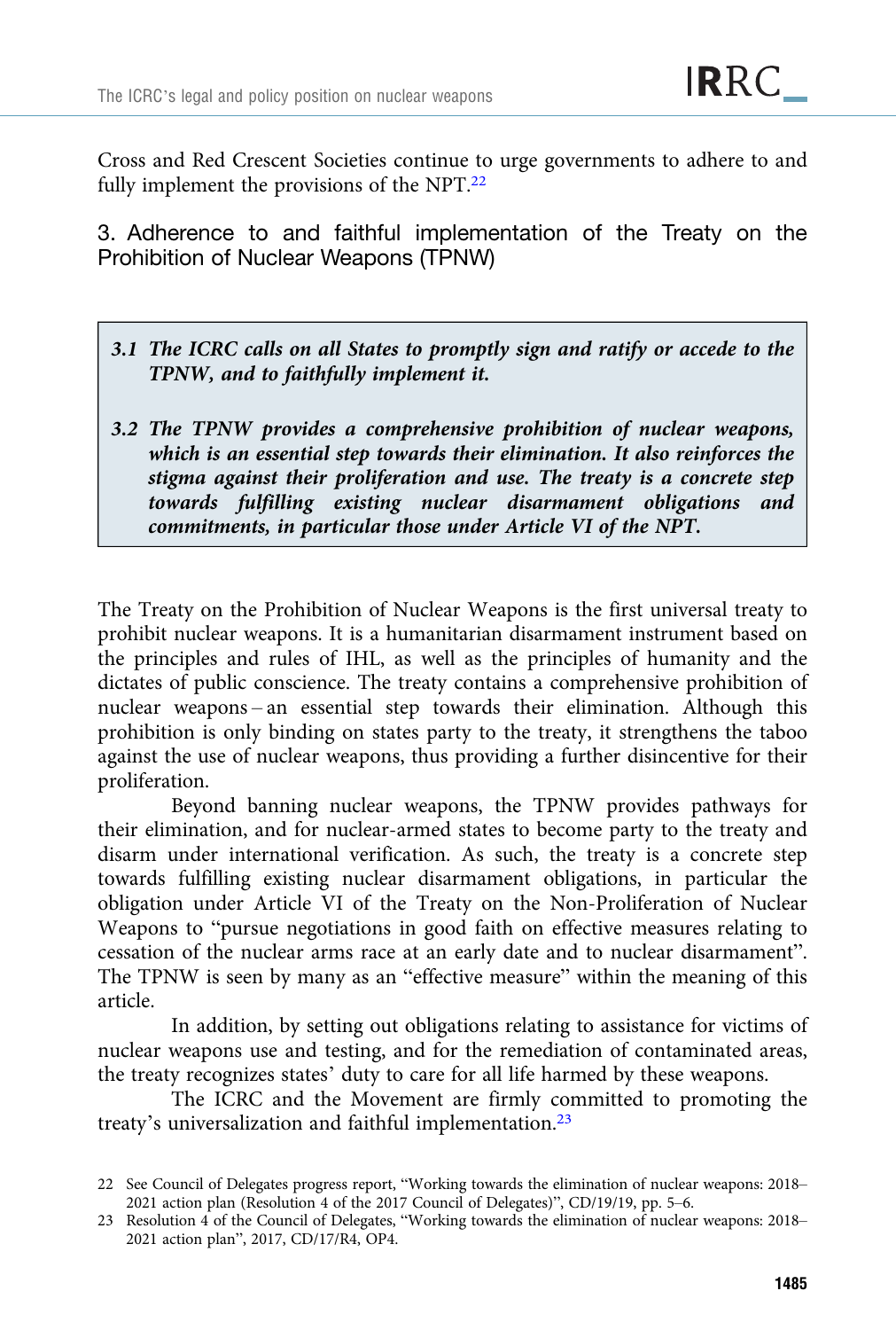4. Adherence to and faithful implementation of other international agreements and pursuit of negotiations for the elimination of nuclear weapons

4.1 The ICRC calls on States that have not yet done so to ratify or accede to the NPT, the Comprehensive Nuclear-Test-Ban Treaty (CTBT), and regional treaties establishing nuclear-weapon-free zones (NWFZ) and calls on all States Parties to fulfil their obligations and commitments under these treaties.

The Treaty on the Prohibition of Nuclear Weapons (TPNW) is part of a broader nuclear disarmament and non-proliferation architecture, which it strengthens and complements. The ICRC and the Movement remain committed to promoting the universalization and full implementation of other existing international agreements relating to nuclear disarmament, in particular the Treaty on the Non-Proliferation of Nuclear Weapons (NPT), the Comprehensive Nuclear-Test-Ban Treaty (CTBT) and regional treaties establishing nuclear-weapon-free zones.<sup>24</sup>

The NPT aims to prevent the spread of nuclear weapons, to pave the way for nuclear disarmament, and to promote cooperation for the peaceful use of nuclear energy. At the heart of the treaty is a "grand bargain" or quid pro quo: the five states with nuclear weapons would commit to disarm, and in return all other states parties would commit to non-proliferation, i.e. to never develop or acquire nuclear weapons. However, since the treaty was adopted in 1968, there has been little or no progress on its nuclear disarmament pillar. While the treaty remains critically important and is referred to in the preamble of the TPNW as the cornerstone of the nuclear disarmament and non-proliferation regime,<sup>25</sup> real progress on its nuclear disarmament obligations and commitments is urgently needed if it is to remain credible.26

The CTBT prohibits all nuclear weapon test explosions. Adopted in 1996, the treaty has been ratified by 170 states to date. However, it has not yet entered into force, as eight of the states listed in Annex 2 of the treaty have yet to ratify the document. The TPNW recognizes the Comprehensive Nuclear-Test-Ban Treaty as a core element of the nuclear disarmament and non-proliferation regime.27

There are five regional treaties establishing nuclear-weapon-free zones in Latin America (Treaty of Tlatelolco, 1967), the South Pacific (Treaty of Rarotonga, 1985), South-East Asia (Treaty of Bangkok, 1995), Africa (Treaty of Pelindaba, 1996) and Central Asia (Treaty of Semipalatinsk, 2006), to which over

<sup>24</sup> Ibid.

<sup>25</sup> Treaty on the Prohibition of Nuclear Weapons, PP18.

<sup>26</sup> ICRC president's speech at the 2018 signing ceremony of the TPNW.

<sup>27</sup> PP19 of the TPNW reads "Recognizing the vital importance of the Comprehensive Nuclear Test-Ban Treaty and its verification regime as a core element of the nuclear disarmament and non-proliferation regime".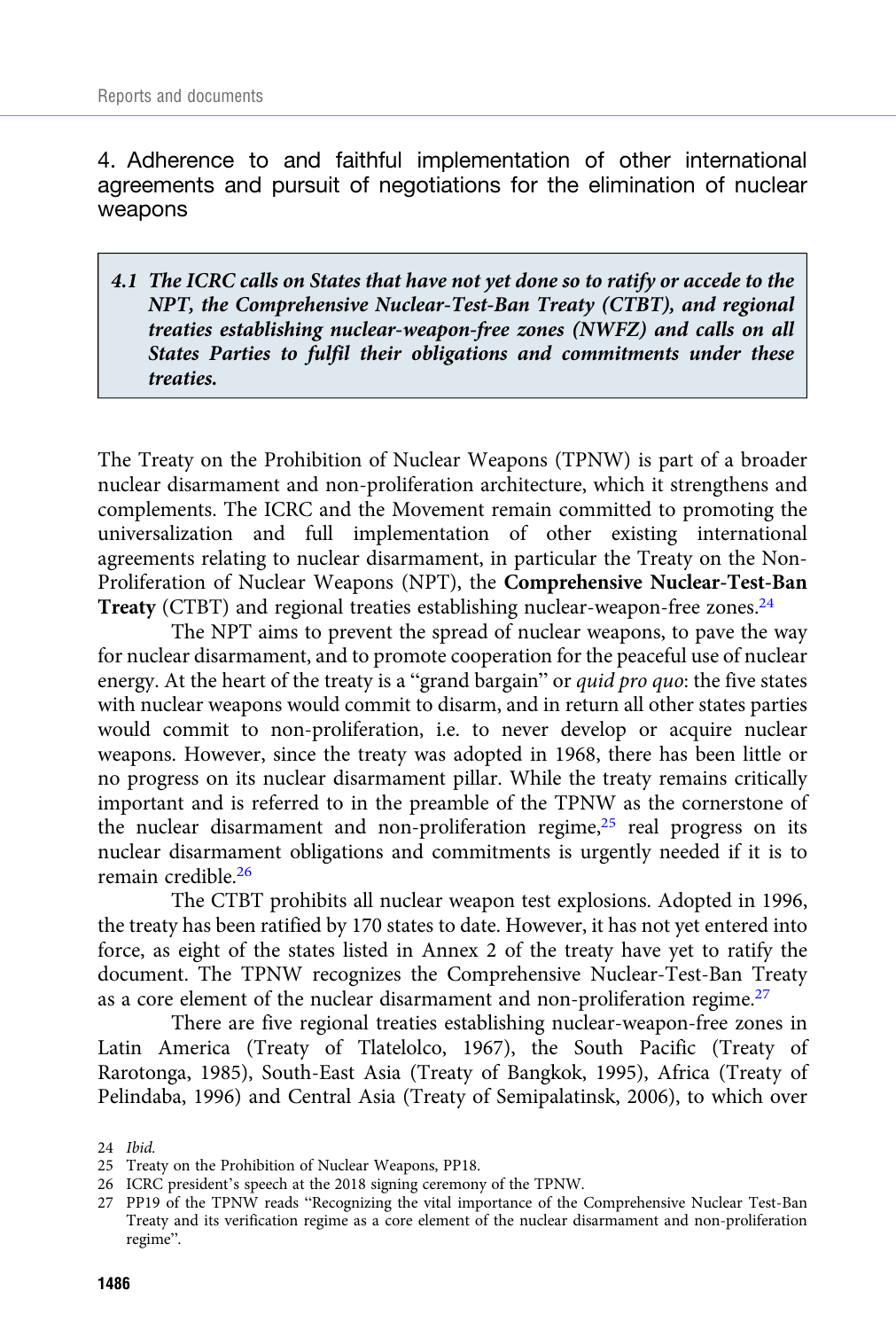100 states are party. States party to each of these treaties have made a commitment not to develop, acquire or test nuclear weapons within the defined zones. Each treaty includes a protocol for the five nuclear-weapon states under the NPT to ratify. In several cases, the states concerned have signed this protocol with reservations.

The Treaty on the Prohibition of Nuclear Weapons does not aim to supersede or replace the above-mentioned instruments, but rather to complement and strengthen them. It advances their object and purpose, including by establishing additional obligations in line with the ultimate goal of nuclear disarmament, such as the prohibition on use and threat of use, the prohibition of possession, and the prohibition of stationing of nuclear weapons on a state party's territory.

## 4.2 All States must pursue negotiations with a view to achieving the complete elimination of nuclear weapons, pursuant to their obligations under international law.

There have been calls for the elimination of nuclear weapons since they were first developed. In 1946, the first resolution of the United Nations General Assembly sought to urgently identify pathways to eliminate "atomic weapons".<sup>28</sup> Since then, a large number of other United Nations General Assembly resolutions, as well as various instruments outside of the United Nations system, have reaffirmed the need for nuclear disarmament.29

While the comprehensive prohibition contained in the TPNW is a major achievement and an important step towards their complete elimination, nuclear disarmament remains a work in progress. The TPNW sets out pathways for other nuclear-armed states to become party to the treaty and to eliminate their nuclear weapons. These pathways foresee the future negotiation of agreements with new states parties that possess nuclear weapons, in order to verify their disarmament, and – in particular – the adoption of "measures for the verified, time-bound and irreversible elimination of nuclear-weapon programmes, including additional protocols to this treaty".<sup>30</sup>

<sup>28</sup> United Nations General Assembly Resolution, "Establishment of a Commission to Deal with the Problems Raised by the Discovery of Atomic Energy", A/RES/1(1), OP 5(b).

<sup>29</sup> See, e.g. United Nations General Assembly, Resolution 808 A (IX), A/RES/808(IX), 4 November 1954, Resolution 35/152, A/RES/35/152, D, 12 December 1980, Resolution 51/450, A/RES/51/450, 10 December 1996, Resolution 59/77, A/RES/59/77, 3 December 2004 and Resolution 70/57, A/RES/ 70/57, 7 December 2015; United Nations Security Council, Resolution 984, S/RES/984, 11 April 1995 and Resolution 2310, S/RES/2310, 23 September 2016; European Parliament Resolution 2016/2936 (RSP), 27 October 2016; Association of Southeast Asian Nations, Plan of Action to Strengthen the Implementation of the Treaty on the South-East Asia Nuclear Weapon-Free Zone (2018–2022), 4 August 2017; Community of Latin American and Caribbean States, Special Declaration of the Community of Latin American and Caribbean States on the Urgent Need for a Nuclear Weapon Free World, 29 January 2015.

<sup>30</sup> Treaty on the Prohibition of Nuclear Weapons, Articles 4(2) and 8(1)(b).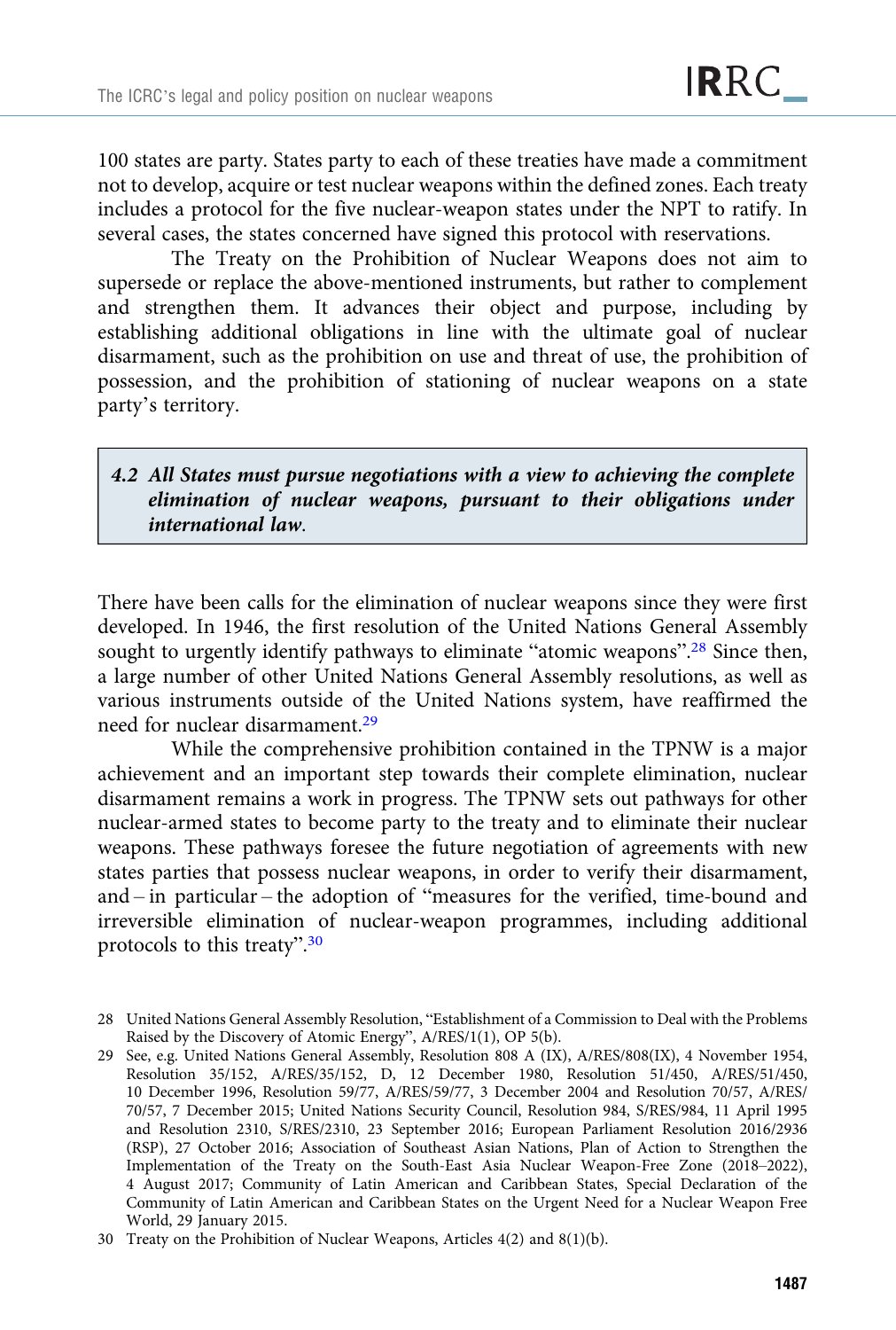In its 1996 advisory opinion, the International Court of Justice concluded that there exists an obligation to pursue in good faith and bring to a conclusion negotiations leading to nuclear disarmament in all its aspects, under strict and effective international control.31 In its reasoning, the court referred to the obligation under Article VI of all states party to the Treaty on the Non-Proliferation of Nuclear Weapons to pursue negotiations in good faith on effective measures relating to nuclear disarmament, and interpreted this not as an obligation of means, but of result, requiring that states bring such negotiations to a conclusion.32 While falling short of expressly stating that the obligation to pursue nuclear disarmament also exists under customary law, the court stated that this "remains without any doubt an objective of vital importance to the whole of the international community today".<sup>33</sup>

While the Treaty on the Prohibition of Nuclear Weapons is an effective measure in the implementation of Article VI of the Treaty on the Non-Proliferation of Nuclear Weapons, these two treaties alone are insufficient to bring about nuclear disarmament. Additional measures will be needed, as well as the involvement of nuclear-armed states and their allies. In this respect, the obligation enshrined in Article VI of the NPT has only been partially fulfilled, and other than the Treaty on the Prohibition of Nuclear Weapons very little progress has been made with regard to the nuclear disarmament pillar of the NPT.

## 5. Incompatibility of nuclear weapons with the principles and rules of IHL

## 5.1 In an armed conflict, it is extremely doubtful that nuclear weapons could ever be used in accordance with the principles and rules of international humanitarian law (IHL).

In 2010 and 2011 respectively, the ICRC and the Movement publicly stated that it was "difficult to envisage" how any use of nuclear weapons could be compatible with IHL.34 As of 2014, the ICRC began to express this view in progressively stronger terms, primarily on the basis of new evidence and data on the humanitarian impacts of nuclear weapons.35 This more assertive position on the incompatibility

<sup>31</sup> International Court of Justice, "Advisory Opinion on the Legality of the Threat or Use of Nuclear Weapons", ICJ, 8 July 1996, para. 105(2)(F).

<sup>32</sup> Ibid., para. 99.

<sup>33</sup> Ibid., para. 103.

<sup>34</sup> See Council of Delegates, Resolution 1, "Working towards the elimination of nuclear weapons", CD/11/ R1, 2011, para. 2.

<sup>35</sup> In December 2014, at the last of the three "humanitarian impacts" conferences held in Vienna, the director of International Law and Policy at the ICRC stated that "the new evidence that has emerged in the last two years about the humanitarian impact of nuclear weapons casts further doubt on whether these weapons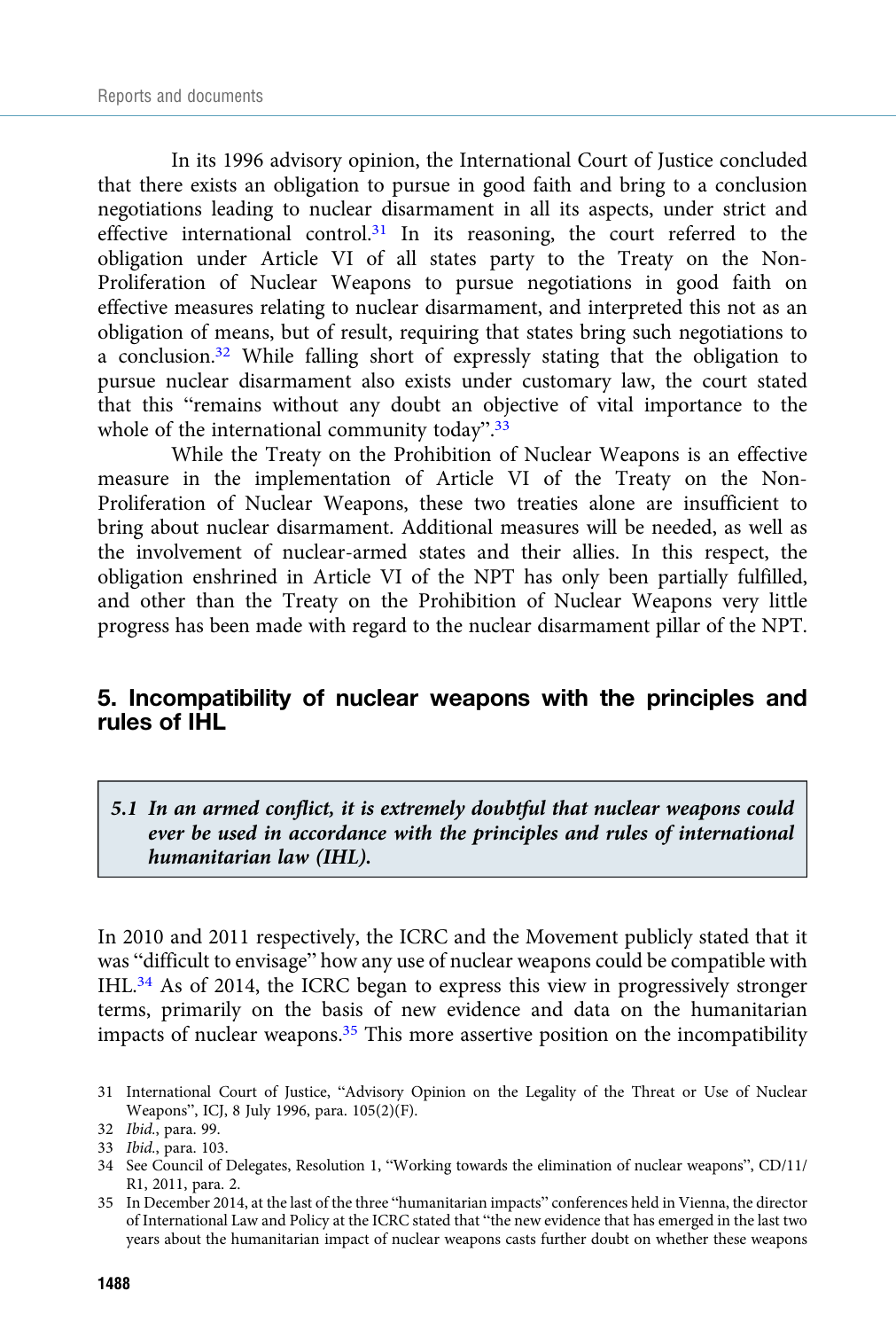with IHL of the use of nuclear weapons also reflects: the gradual shift in states' positions during the last decade, the consensus view expressed by states party to the Treaty on the Non-Proliferation of Nuclear Weapons in 2010 that any use of nuclear weapons would have catastrophic humanitarian consequences; and the large and growing number of states that assert that any use of nuclear weapons would be contrary to IHL. The incompatibility of nuclear weapons with IHL is also explicitly stated in the preamble to the Treaty on the Prohibition of Nuclear Weapons, adopted by a majority of states.<sup>36</sup>

The principles and rules of IHL apply to all means and methods of warfare, including nuclear weapons. They include the principle that the right of parties to an armed conflict to choose methods or means of warfare is not unlimited; the principle of distinction; the prohibition of indiscriminate and disproportionate attacks; the principle of precaution, in particular the obligation to take all feasible precautions in an attack; the prohibition of the use of weapons of a nature to cause superfluous injury or unnecessary suffering; and the rules on the protection of the natural environment. The International Court of Justice confirmed the applicability of the principles and rules of IHL to nuclear weapons in its 1996 advisory opinion.37 The applicability of IHL to nuclear weapons was also recognized by states party to the Treaty on the Non-Proliferation of Nuclear Weapons in the final document of the 2010 NPT Review Conference,<sup>38</sup> and reaffirmed in the preamble to the Treaty on the Prohibition of Nuclear Weapons.<sup>39</sup>

could ever be used in accordance with the rules of customary IHL", a position reaffirmed in the IHL Challenges Report 2015. Likewise, in February 2015, the ICRC president stated that new evidence only strengthened existing doubts about the lawfulness of using nuclear weapons. He added: "With every new piece of information, we move further away from any hypothetical scenario where the humanitarian consequences of the use of nuclear weapons could be compatible with international humanitarian law"; see "Nuclear weapons: Ending a threat to humanity", a speech given by Mr Peter Maurer, president of the International Committee of the Red Cross, to the diplomatic community in Geneva (18 February 2015). In his opening statement to the March 2017 session of the United Nations conference negotiating the TPNW, the ICRC president said that "[e]vidence of the indiscriminate effects and unspeakable suffering caused by nuclear weapons raise significant doubts about their compatibility with IHL". Subsequently, at the ceremony for the entry into force of the TPNW on 22 January 2021, he stated that it is "extremely doubtful" that nuclear weapons could ever be used in accordance with IHL.

<sup>36</sup> PP10 of the TPNW considers that "any use of nuclear weapons" would be contrary to IHL. In its explanation of its vote to adopt the Treaty on 7 July 2017, Sweden stated it did "not subscribe to the language" of this preambular paragraph, and maintained that, in its view, the "generally contrary" language of the 1996 advisory opinion of the International Court of Justice on nuclear weapons was the correct statement of the law.

<sup>37</sup> International Court of Justice, "Advisory Opinion on the Legality of the Threat or Use of Nuclear Weapons", ICJ, 8 July 1996, paras. 79 and 85–86.

<sup>38 2010</sup> Review Conference of the Parties to the Treaty on the Non-Proliferation of Nuclear Weapons, Final Document, NPT/CONF.2010/50, Vol. I, Conclusions and recommendations for follow-on actions, section I(A)(v), p. 19.

<sup>39</sup> See PP8 and PP9 of the TPNW.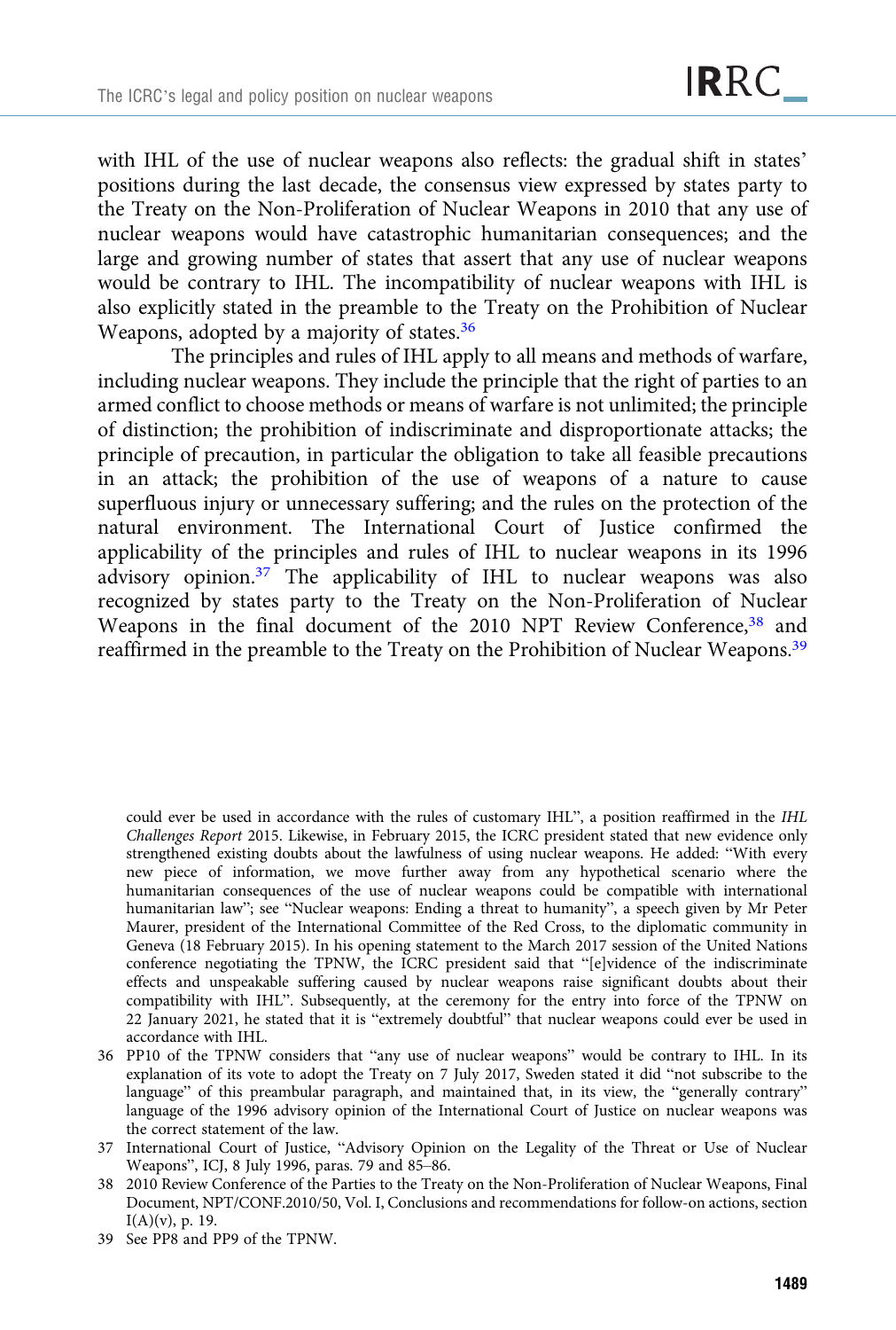5.2 The principles and rules of international humanitarian law applicable to all means and methods of warfare apply to nuclear weapons, even in situations of national self-defence. These include the principle that the right of parties to an armed conflict to choose methods or means of warfare is not unlimited, the principle of distinction, the prohibition of indiscriminate and disproportionate attacks, the principle of precautions, the prohibition on the use of weapons of a nature to cause superfluous injury or unnecessary suffering, and the rules for the protection of the natural environment.

The principles and rules of IHL apply to nuclear weapons, even in situations of national self-defence. In its 1996 advisory opinion, the International Court of Justice stated, rather ambiguously, that it was unable to conclude definitively whether the threat or use of nuclear weapons would be lawful or unlawful in an extreme circumstance of self-defence, in which the very survival of a state was at stake.<sup>40</sup> The ICRC's position is that the exercise of the right to self-defence – even in an extreme situation where the very survival of a state is at stake – can on no account release that state from its obligations under IHL. Self-defence must be exercised in full compliance with IHL, whatever the circumstances, and never in violation of the very rules intended to mitigate the suffering caused by armed conflict.41

This clear articulation is crucial to maintaining the full scope of the protection afforded by IHL and its relationship with international law on the use of force (jus ad bellum), including the law of self-defence. The assertion "that in certain cases of self-defence humanitarian law no longer applies, is […] dangerously like an application of the discredited doctrine of Kriegsraison geht vor Kriegsmanier. This doctrine, which suggested that in extreme circumstances of danger one could abandon the application of humanitarian law rules in order to meet the danger, was rejected by the Nuremberg Tribunal".<sup>42</sup> This has a bearing on the theory of nuclear deterrence, discussed in section 6 below.

41 ICRC, IHL Challenges Report 2015, p. 59.

42 L. Doswald-Beck, "International humanitarian law and the Advisory Opinion of the International Court of Justice on the legality of the threat or use of nuclear weapons", International Review of the Red Cross, No. 316, 1997, p. 54. Also see Military Tribunal at Nuremberg, Trial of Erhard Milch, 20 December 1946– 17 April 1947, summarized in Law Reports of Trials of War Criminals, Vol. VII, The United Nations War Crimes Commission, 1948, pp. 27–: (in response to the argument of the defence that the law of war is suspended in a situation of total warfare, the judges stated "[w]ith all its horror modern war still 'is not a condition of anarchy and lawlessness between the belligerents, but a contention in many respects regulated, restricted, and modified by law.'"); also see Military Tribunal at Nuremberg, Trial of Krupp, 1948, summarized in Law Reports of Trials of War Criminals, Vol. X, The United Nations War Crimes Commission, 1949, pp. 138–139 ("the contention that the rules and customs of warfare can be violated if either party is hard pressed in any way must be rejected. […] [T]hese rules and customs of warfare are designed specifically for all phases of war. They comprise the law for such emergency.").

<sup>40</sup> International Court of Justice, "Advisory Opinion on the Legality of the Threat or Use of Nuclear Weapons", ICJ, 8 July 1996, para. 105 2(E).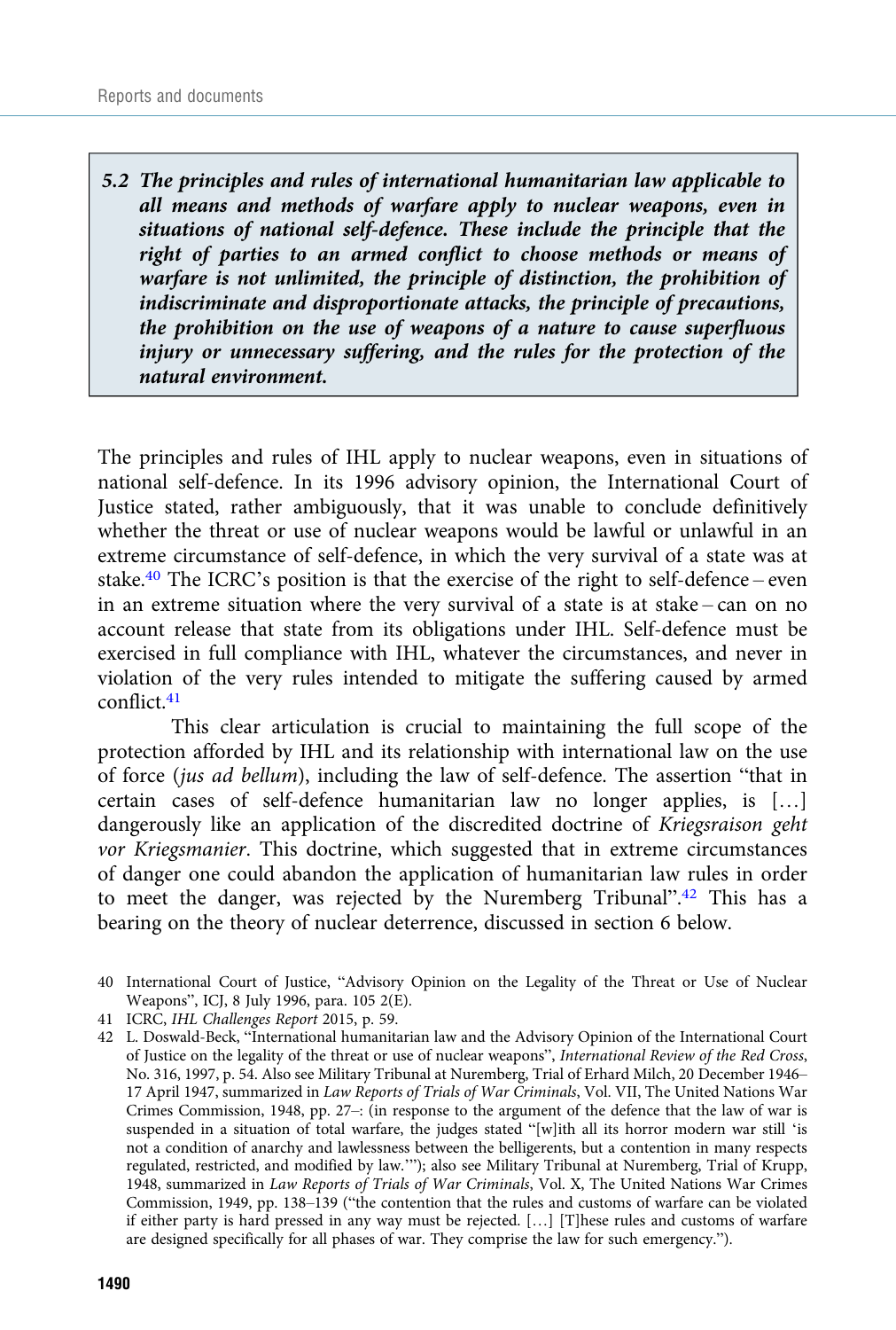In the view of the ICRC, there are two scenarios in which the use of nuclear weapons would clearly violate IHL.

## 5.3 Directing nuclear weapons against civilian populations or civilian objects, such as entire cities or other concentrations of civilians and civilian objects, or otherwise not directing a nuclear weapon against a specific military objective, would violate the principle of distinction.

Firstly, directing nuclear weapons against civilian populations or civilian objects, including entire cities or other concentrations of civilians and civilian objects – or otherwise not directing a nuclear weapon against a specific military objective – would violate the principle of distinction, which prohibits attacks directed against civilians, civilian populations or civilian objects, as well as attacks not directed against a specific military objective.<sup>43</sup>

This seems uncontroversial. However, it is highly concerning that only one nuclear-armed state appears to have – relatively recently – stated publicly and unequivocally in its nuclear doctrine that nuclear weapons must be directed against military objectives and would not be used to target civilian populations or civilian objects.44 Declassified Cold War-era nuclear target lists reveal that, during that period, nuclear doctrine typically involved planning for the "systematic destruction" of major enemy cities – a policy progressively abandoned by the above-mentioned nuclear-armed state since 2003, as it was considered contrary to IHL.45 It is believed that most, if not all, other states in possession of nuclear weapons have, at some point, adopted or continue to have in place such a policy, although their views on specific scenarios for the use of nuclear weapons – and whether those scenarios would comply with IHL – remain opaque.<sup>46</sup>

Questions have been raised as to whether nuclear weapons could be used lawfully in belligerent reprisals, a traditional (albeit arguably anachronistic) method of enforcing IHL. A belligerent reprisal consists of "an action that would otherwise be unlawful but that in exceptional cases is considered lawful under

<sup>43</sup> Article 51(4)(a) of Protocol Additional to the Geneva Conventions of 12 August 1949, and relating to the Protection of Victims of International Armed Conflicts, 8 June 1977, and customary IHL (cf ICRC Customary International Humanitarian Law Study, p. 43).

<sup>44</sup> Report on Nuclear Employment Strategy of the United States, Specified in Section 491 of 10 U.S.C., 12 June 2013, pp. 4–5; Office of the Secretary of Defense, Nuclear Posture Review, February 2018 (2018 US Nuclear Posture Review), p. 23; and Joint Chiefs of Staff, Nuclear Operations, 11 June 2019, pp. 111–114.

<sup>45</sup> W. Burr (ed.), U.S. Cold War Nuclear Target Lists Declassified for First Time, The Nuclear Vault, National Security Archive, George Washington University, 22 December 2015; A. Mount and P. Vaddi, Better Informing a President's Decision on Nuclear Use, Lawfare, 9 November 2020.

<sup>46</sup> For example, United Kingdom doctrine states that the legality of the use of nuclear weapons "depends upon the application of the general rules of international law including those regulating the use of force and the conduct of hostilities" and "[w]hether the use, or threatened use, of nuclear weapons in a particular case is lawful depends on all the circumstances." The United Kingdom "would only consider using nuclear weapons in self-defence, including the defence of its NATO allies, and even then only in extreme circumstances"; see Joint Service Manual of the Law of Armed Conflict (JSP 383), 2004 edition, p. 117.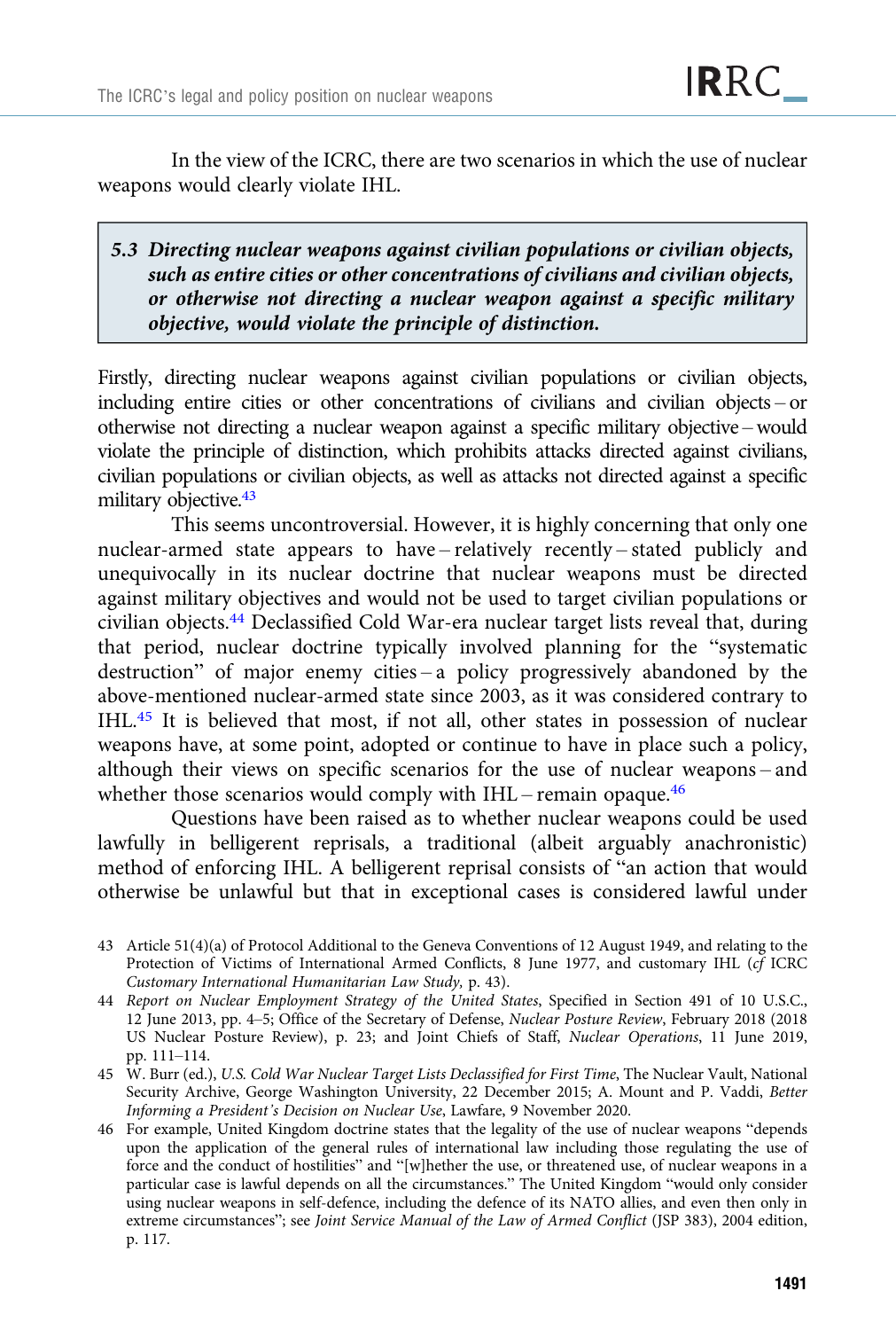international law when used as an enforcement measure in reaction to unlawful acts of an adversary".<sup>47</sup> There has been a trend in IHL towards outlawing belligerent reprisals altogether, including attacks against the civilian population by way of reprisals.48 Such attacks are expressly prohibited under Article 51(6) of the Protocol Additional to the Geneva Conventions of 12 August 1949, and relating to the Protection of Victims of International Armed Conflicts (Protocol I) of 8 June 1977, but the prohibition is not yet considered a rule under customary IHL.<sup>49</sup>

Belligerent reprisals are subject to a number of stringent conditions and limits. In particular, they may be used only in response to serious violations of IHL and for the purpose of bringing the adversary back into compliance with IHL; only as a measure of last resort; and only if proportionate to the violations they aim to stop. In the ICRC's view, this last criterion alone makes it hard to imagine that the use of nuclear weapons in response to a serious violation of IHL involving solely conventional means of warfare could ever be lawful. Even in response to a nuclear attack directed against the civilian population, it is difficult to see how a similar use of nuclear weapons by way of reprisal would in practice comply with the above-mentioned conditions.<sup>50</sup> Among others, it is doubtful whether such use would induce an adversary to comply with the law, given the high risk of escalation involving an even greater use of nuclear weapons by both parties, with catastrophic humanitarian consequences of regional and global proportions.<sup>51</sup>

## 5.4 Using nuclear weapons against military objectives located in or near populated areas would violate the prohibitions of indiscriminate and disproportionate attacks.

Another clear-cut scenario where the use of nuclear weapons would be unlawful under IHL involves their deployment against military objectives located in or near populated areas. Such use would violate the prohibitions of indiscriminate and disproportionate attacks.

Indiscriminate attacks include those carried out using a weapon that is either incapable of being directed at a specific military objective, or the effects of which cannot be limited as required by IHL, and consequently are of a nature to strike military objectives and civilians or civilian objects without distinction. Even if a nuclear weapon were aimed at a specific military objective, it would not be

- 47 ICRC Customary International Humanitarian Law Study, Rule 145: [https://ihl-databases.icrc.org/](https://ihl-databases.icrc.org/customary-ihl/eng/docs/v1_rul_rule145) [customary-ihl/eng/docs/v1\\_rul\\_rule145](https://ihl-databases.icrc.org/customary-ihl/eng/docs/v1_rul_rule145).
- 48 See for example United Nations General Assembly Resolution 2675 (XXV), which affirmed the principle that "civilian populations, or individual members thereof, should not be the object of reprisals" as a basic principle for the protection of civilian populations in armed conflict (GA/RES/2675 (XXV), OP 7).
- 49 See ICRC Customary International Humanitarian Law Study, Rule 145, pp. 513, 520–523.

50 For example, the condition of use as a last resort, i.e. use only after all other means (political, diplomatic, economic, etc.) have been exhausted, seems unrealistic since nuclear doctrines call for immediate retaliation to a nuclear attack, this being a key element of the nuclear deterrence theory applied by all nuclear-armed states.

<sup>51</sup> For further discussion of the use of nuclear weapons as a belligerent reprisal tool, see L. Maresca & E. Mitchell, at pp. 642–643.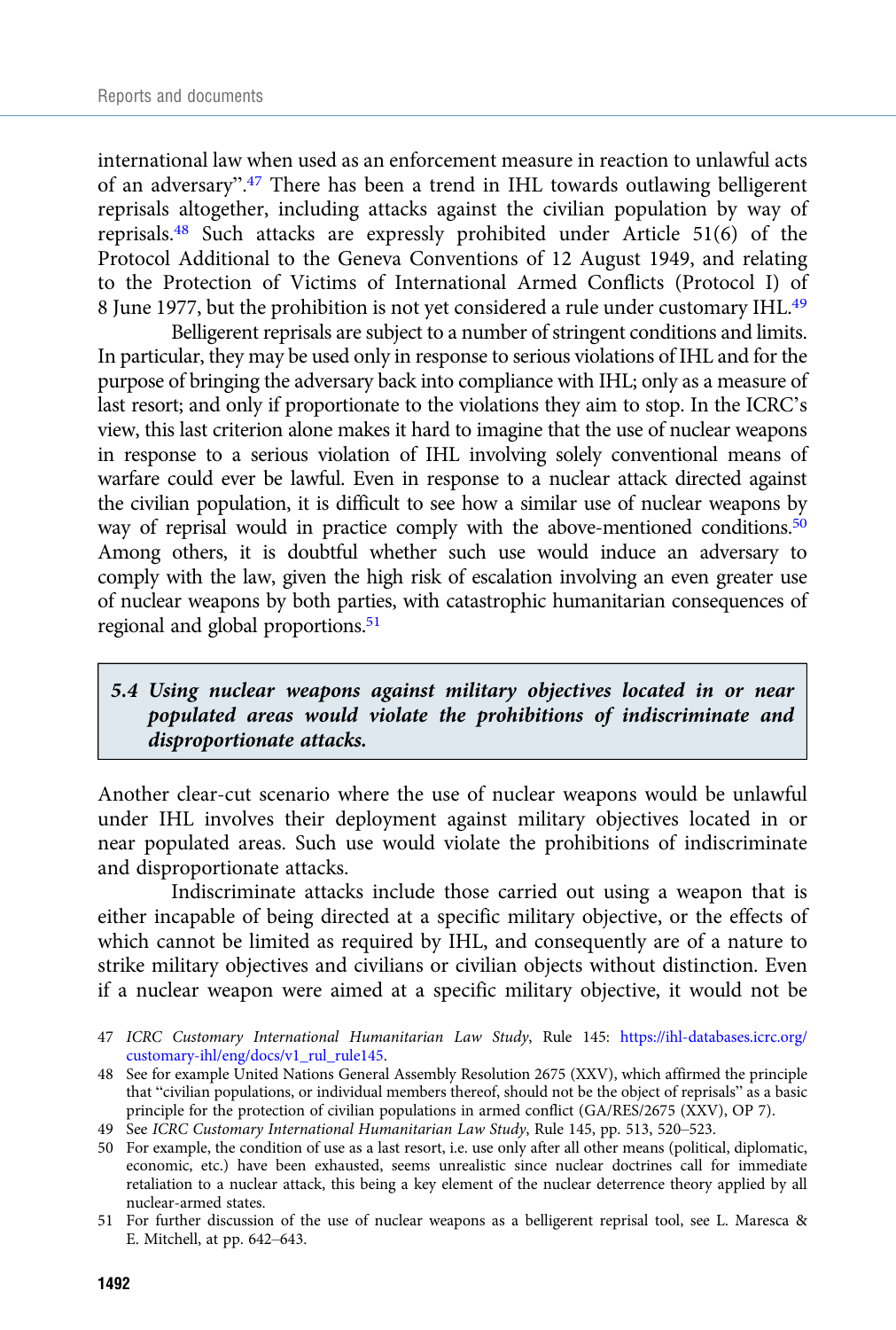possible to control the force and effects of the nuclear detonation and limit them as required by IHL, meaning that if the military target were located in or near a populated area, the attack would not only strike the military target but also civilians and civilian objects, without distinction.

A nuclear detonation releases a combination of powerful blast waves, intense heat in the form of thermal radiation and high levels of ionized radiation, which is typically dispersed over a wide area.<sup>52</sup> The heat generated by the blast is likely to trigger intense fires and firestorms, whose impact would be impossible to control. Likewise, the residual radioactive particles ("nuclear fallout") created by the nuclear blast cannot be contained and would likely disperse far beyond the target area, carried by the wind or other weather phenomena, potentially over great distances and across borders.53

Even the use of a so-called "low-yield" nuclear weapon in or near a populated area would have effects that cannot be limited as required by IHL and would be of a nature to strike military objectives, civilians and civilian objects – without distinction. As the ICRC and the Japanese Red Cross witnessed firsthand in Hiroshima and Nagasaki, the use of a single 10 to 20 kiloton bomb would cause a very high number of civilian casualties and devastating damage and destruction.<sup>54</sup> Thus, even a much smaller weapon would clearly have indiscriminate effects in such an environment.

The International Court of Justice, in its 1996 advisory opinion, stated that "the destructive power of nuclear weapons cannot be contained in either space or time" and that the use of such weapons "seems scarcely reconcilable with respect for" the prohibition of indiscriminate weapons, among other IHL rules.<sup>55</sup>

In the light of the above, it is clear that the use of a nuclear weapon in or near a populated area would contravene the prohibition of indiscriminate attacks.56

Such use would also be contrary to the rule of proportionality,  $57$  which prohibits attacks that may be expected to cause incidental civilian casualties and/

- 54 The heat generated by the explosion can be expected to cause severe burns to exposed skin up to 3 km from the epicentre, and massive destruction of buildings and infrastructure within several kilometres; see the IHL Challenges Report 2015, p. 57.
- 55 International Court of Justice, "Advisory Opinion on the Legality of the Threat or Use of Nuclear Weapons", ICJ, 8 July 1996, paras 35 and 95 respectively.
- 56 The ICRC already drew a similar conclusion in 1950: "Atomic weapons and non-directed missiles: ICRC statement, 5 April 1950", International Review of the Red Cross, Supplement, Vol. 3, No. 4, 1950. See also L. Maresca and E. Mitchell, "The human costs and legal consequences of nuclear weapons under international humanitarian law", International Review of the Red Cross, Vol. 97, No. 899, 2015, p. 632.
- 57 L. Maresca and E. Mitchell, p. 635.

<sup>52</sup> In its 1996 advisory opinion, the International Court of Justice found that radiation was "peculiar to nuclear weapons", accounting in part for their "unique characteristics", and that such radiation "would affect health, agriculture, natural resources and demography over a very wide area" (para. 35).

<sup>53</sup> See e.g. Matthew McKinzie et al., "Calculating the Effects of a Nuclear Explosion at a European Military Base", presentation to the Vienna Conference on the Humanitarian Impact of Nuclear Weapons, December 2014. Modern environmental modelling techniques have demonstrated that even a "smallscale" use of some 100 nuclear weapons against urban targets would, in addition to spreading radiation around the world, lead to a cooling of the atmosphere, shorter growing seasons, food shortages and a global famine in which it is estimated over a billion people would perish; see Alan Robock et al., "Global Famine after a Regional Nuclear War: Overview of Recent Research", presentation to the Vienna Conference on the Humanitarian Impact of Nuclear Weapons, December 2014.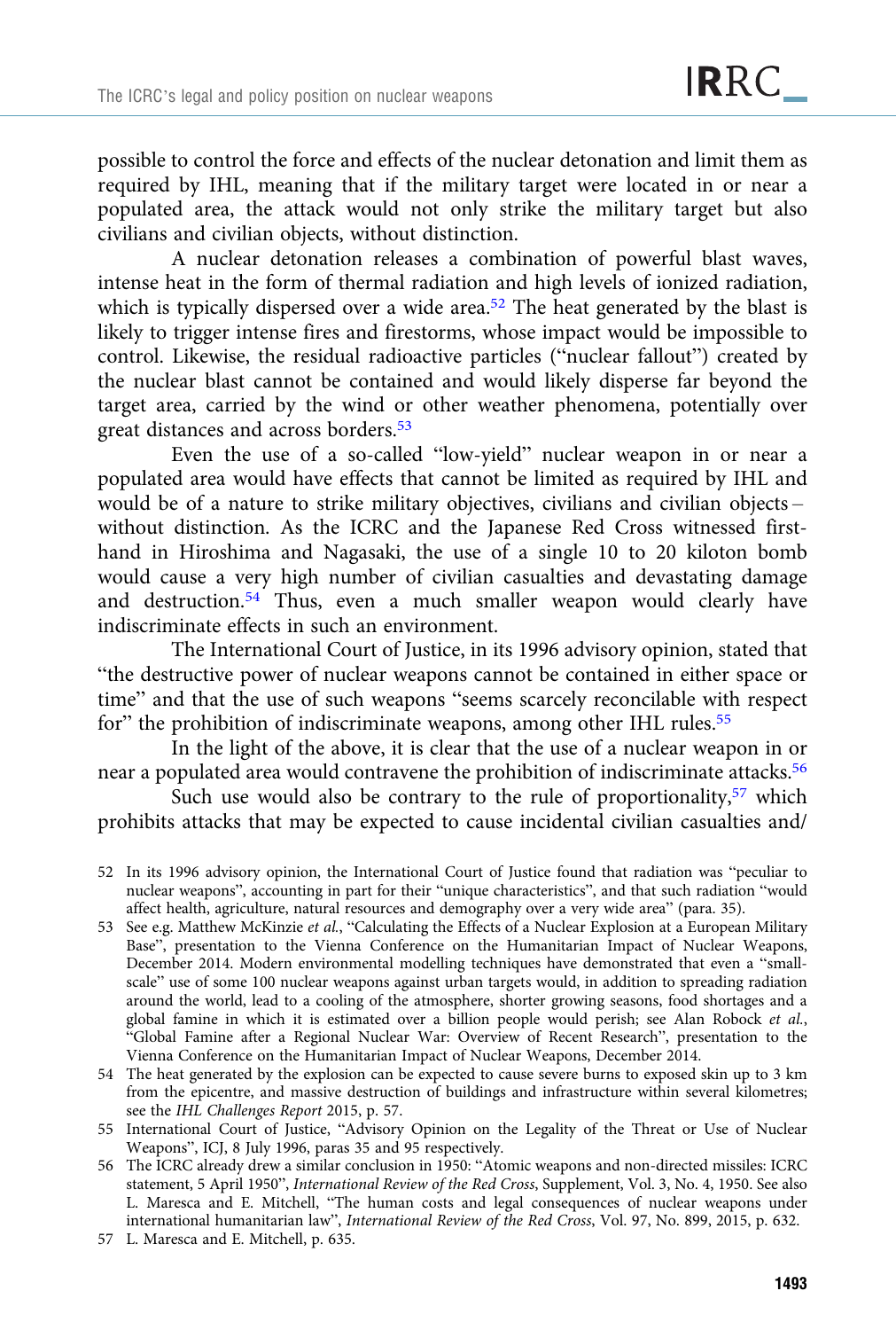or damage to civilian objects that would be excessive in relation to the concrete and direct military advantage anticipated. In assessing the proportionality of an attack, both direct and indirect (or reverberating) effects of the attack must be considered, as soon as they are reasonably foreseeable.<sup>58</sup>

The powerful blast wave, intense thermal heat and radiation released by a nuclear explosion would cause severe, extensive, immediate and long-term incidental civilian casualties, including illnesses and cancers caused by radiation exposure, and damage to civilian objects, including to critical civilian infrastructure and the natural environment. Further death, injury and suffering would be caused by the consequent disruption of services essential to the survival of the civilian population, including health services and the water and electrical supply. These consequences can be anticipated and are entirely foreseeable, given what we know today about the effects of nuclear weapons.<sup>59</sup>

It is very hard to imagine any concrete and direct military advantage that could justify "incidental" direct and indirect civilian harm and destruction on such a colossal scale as that caused by a nuclear explosion in or near a populated area. Moreover, as the ICRC has often stated, the overarching aim of winning a war does not qualify as a concrete and direct military advantage for the purpose of assessing compliance with the principle of proportionality.

Likewise, the extreme circumstance of self-defence, in which the very survival of a state would be at stake and which some states argue would justify the use of nuclear weapons, is too broad and abstract to qualify as a concrete and direct military advantage within the meaning of the IHL rule of proportionality. The rule would become meaningless if used to justify the catastrophic humanitarian consequences of the use of nuclear weapons. It would amount to allowing a political imperative – "self-defence for state survival" – to override the balance between military necessity and humanity which underlies proportionality, and which must be maintained if the rule is to achieve its protective purpose. $60$ 

5.5 Even if used far away from populated areas, the suffering to combatants caused by radiation exposure, and the radiological contamination of the environment and risk of spread of radiation to populated areas, make it extremely doubtful that nuclear weapons could ever be used in accordance with the prohibition to use weapons of a nature to cause superfluous injury or unnecessary suffering, and the rules for the protection of the natural environment and the civilian population.

<sup>58</sup> ICRC, International humanitarian law and the challenges of contemporary armed conflicts: Recommitting to protection in armed conflict on the 70th anniversary of the Geneva Conventions, ICRC, Geneva, 2019 (IHL Challenges Report 2019), pp. 8–9.

<sup>59</sup> ICRC-IFRC report, The humanitarian impacts and risks of the use of nuclear weapons, ICRC/IFRC, Geneva, August 2020.

<sup>60</sup> Some have interpreted the conclusion put forward by the International Court of Justice as meaning that IHL might not apply in certain extreme cases of self-defence under the jus ad bellum. The ICRC has firmly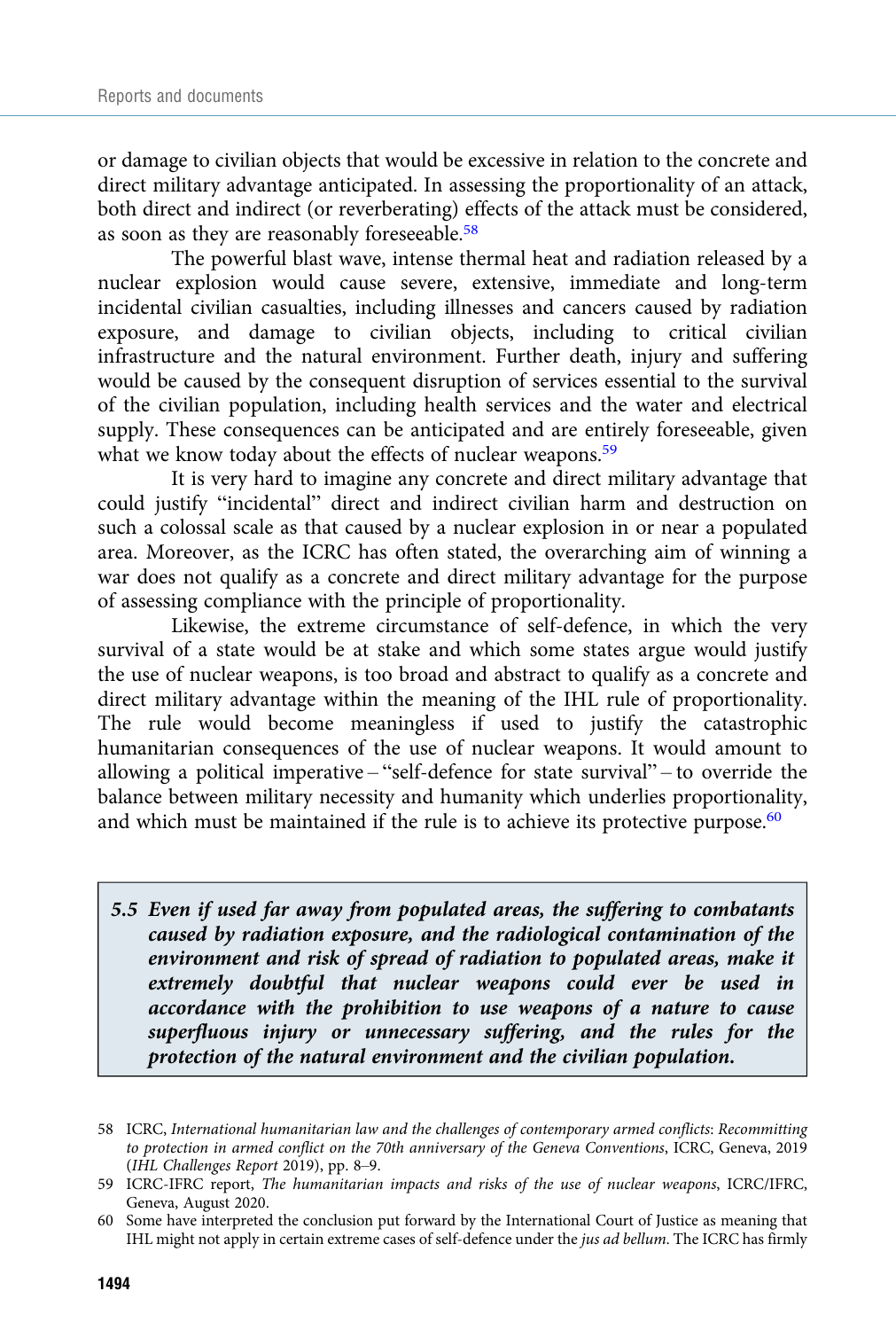Some states have argued before the International Court of Justice that nuclear weapons could be used lawfully under certain circumstances, citing examples of the use of a low-yield weapon against warships on the high seas or against troops in a desert. Leaving aside the improbability of these scenarios, as pointed out by the court itself,<sup>61</sup> even if the use of nuclear weapons in remote areas might not have an immediate impact on civilians, it would have horrifying consequences for combatants. Moreover, the risk of the uncontrollable spread of radioactive fallout to civilian areas could not be discounted.

In its 1996 advisory opinion, the court found that, due to their "unique characteristics", the use of nuclear weapons "seems scarcely reconcilable with respect for" the prohibition of weapons of a nature to cause superfluous injury or unnecessary suffering to combatants.<sup>62</sup> As interpreted by the court, this refers to weapons "uselessly aggravating their suffering […] that is to say a harm greater than that unavoidable to achieve legitimate military objectives".<sup>63</sup> Indeed, the detonation of a nuclear weapon generates significant, and often fatal, levels of radiation with devastating immediate and long-term consequences for the health of exposed individuals. These include damage to the central nervous system and the gastrointestinal tract, and an increased risk of developing certain cancers, such as leukaemia and thyroid cancer.<sup>64</sup> The injuries, illnesses, permanent disability and lifelong suffering caused by radiation exposure make it extremely doubtful whether nuclear weapons could be used in compliance with the IHL rule prohibiting the use of weapons of a nature to cause superfluous injury or unnecessary suffering.

In addition, even if used far away from populated areas, the radiological contamination of the natural environment caused by a nuclear detonation and the likely spread of radioactive particles to populated areas make it extremely doubtful that nuclear weapons could be used in compliance with IHL rules aimed at protecting the natural environment and the civilian population.

Being a civilian object, the natural environment is protected from excessive direct or indirect incidental damage under the customary IHL rule of proportionality. Customary IHL also requires that means and methods of warfare

- 61 In its 1996 advisory opinion, the International Court of Justice pointed out the weakness of such arguments in the following terms (para. 94): "The Court would observe that none of the States advocating the legality of the use of nuclear weapons under certain circumstances, including the 'clean' use of smaller, low-yield, tactical nuclear weapons, has indicated what, supposing such limited use were feasible, would be the precise circumstances justifying such use; nor whether such limited use would not tend to escalate into the all-out use of high yield nuclear weapons."
- 62 International Court of Justice, "Advisory Opinion on the Legality of the Threat or Use of Nuclear Weapons", ICJ, 8 July 1996, para. 95.

rejected this, and such an interpretation has been decried by some authors as an application of the discredited doctrine of Kriegsraison, as mentioned above (see fn 34).

<sup>63</sup> Ibid., para. 78.

<sup>64</sup> ICRC-IFRC, The humanitarian impacts and risks of the use of nuclear weapons, ICRC/IFRC, Geneva, August 2020, para. 5–8; ICRC, IHL Challenges Report 2015, p. 58; ICRC, "Long-term Health Consequences of Nuclear Weapons: 70 years on Red Cross Hospitals still treat Thousands of Atomic Bomb Survivors", Information Note No. 5, July 2015; ICRC, "The Effects of Nuclear Weapons on Human Health", Information Note No. 1, 2013.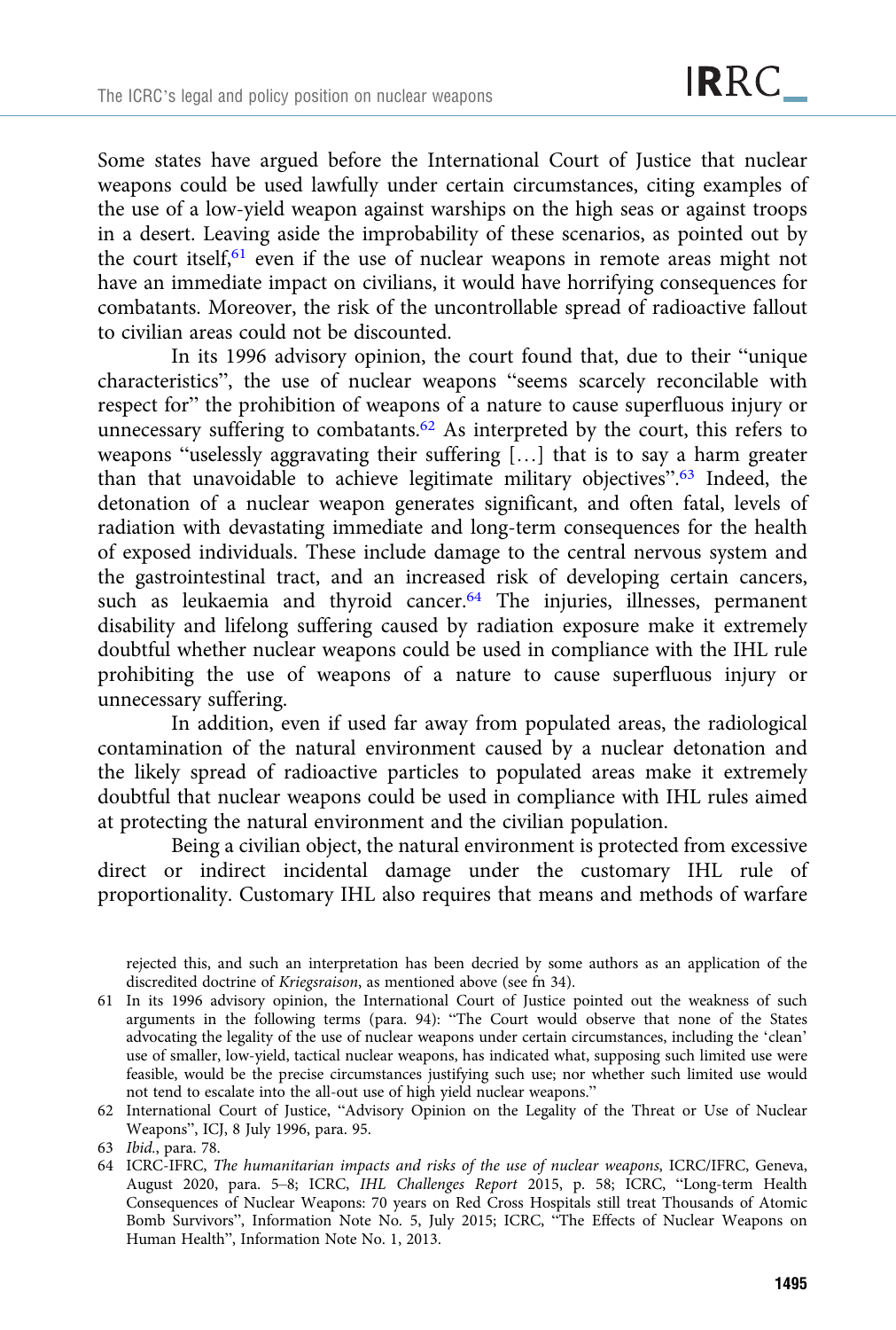be employed with due regard to the protection and preservation of the natural environment.<sup>65</sup> We know today that the use of even a single nuclear weapon can cause significant, long-term, widespread environmental damage, due to the dispersion and the impact of dust, soot and radioactive particles on the atmosphere, soil, water, plants and animals.<sup>66</sup>

In any case, it is unrealistic to imagine that nuclear strikes would be limited to areas far removed from population centres, not least given the ever-expanding global population. It is therefore worth recalling that any assessment of the legality of a weapon under IHL must be performed not through an analysis of all possible or hypothetical scenarios, but by examining its "normal or expected use",<sup>67</sup> taking into account the realities of warfare. However, states' nuclear postures remain more or less opaque with regard to specific scenarios of use. What is more, the theories based around "deterrence" and "mutually assured destruction" that continue to underlie nuclear postures are largely predicated on the threat of large-scale nuclear retaliation to a nuclear or conventional attack, particularly against targets located in or near populated areas.

6. Use and threat of use of nuclear weapons is abhorrent to the principles of humanity and the dictates of public conscience

6.1 Any use of nuclear weapons would be abhorrent to the principles of humanity and the dictates of public conscience.

It would be very hard to argue with this position, given the overwhelming body of evidence of the catastrophic humanitarian consequences of nuclear weapons and the taboo against their use. It is reflected in the preamble to the Treaty on the Prohibition

- 65 Article 35(3) of Protocol Additional to the Geneva Conventions of 12 August 1949, and relating to the Protection of Victims of International Armed Conflicts, prohibits the use of methods and means of warfare which are intended, or may be expected, to cause widespread, long-term, and severe damage to the natural environment. This rule, however, has not become part of customary law with regard to nuclear weapons as certain states, notably France, the United Kingdom and the United States, have consistently objected to its application to nuclear weapons; see ICRC, Guidelines on the Protection of the Environment in Armed Conflict, Geneva, 2020, at para. 48.
- 66 ICRC-IFRC, The humanitarian impacts and risks of the use of nuclear weapons, ICRC/IFRC, Geneva, August 2020, para. 5 and 6; ICRC, IHL Challenges Report 2015, p. 58; ICRC, "Climate Effects of Nuclear War and Implications for Global Food Production", Information Note No. 2, 2013. Already in 1996, the International Court of Justice had noted that the ionizing radiation released by a nuclear explosion could "damage the future environment, food and marine ecosystem, and cause genetic defects and illness to future generations" and that nuclear weapons could potentially destroy "the entire ecosystem of the planet"; see International Court of Justice, "Advisory Opinion on the Legality of the Threat or Use of Nuclear Weapons", ICJ, 8 July 1996, para. 35.
- 67 See the commentary on Article 36 of the Protocol Additional to the Geneva Conventions of 12 August 1949 and relating to the Protection of Victims of International Armed Conflicts in ICRC, Commentary on the Additional Protocols of 8 June 1977 to the Geneva Conventions of 12 August 1949, ICRC, Geneva, Martinus Nijhoff Publishers, 1987, para. 1469.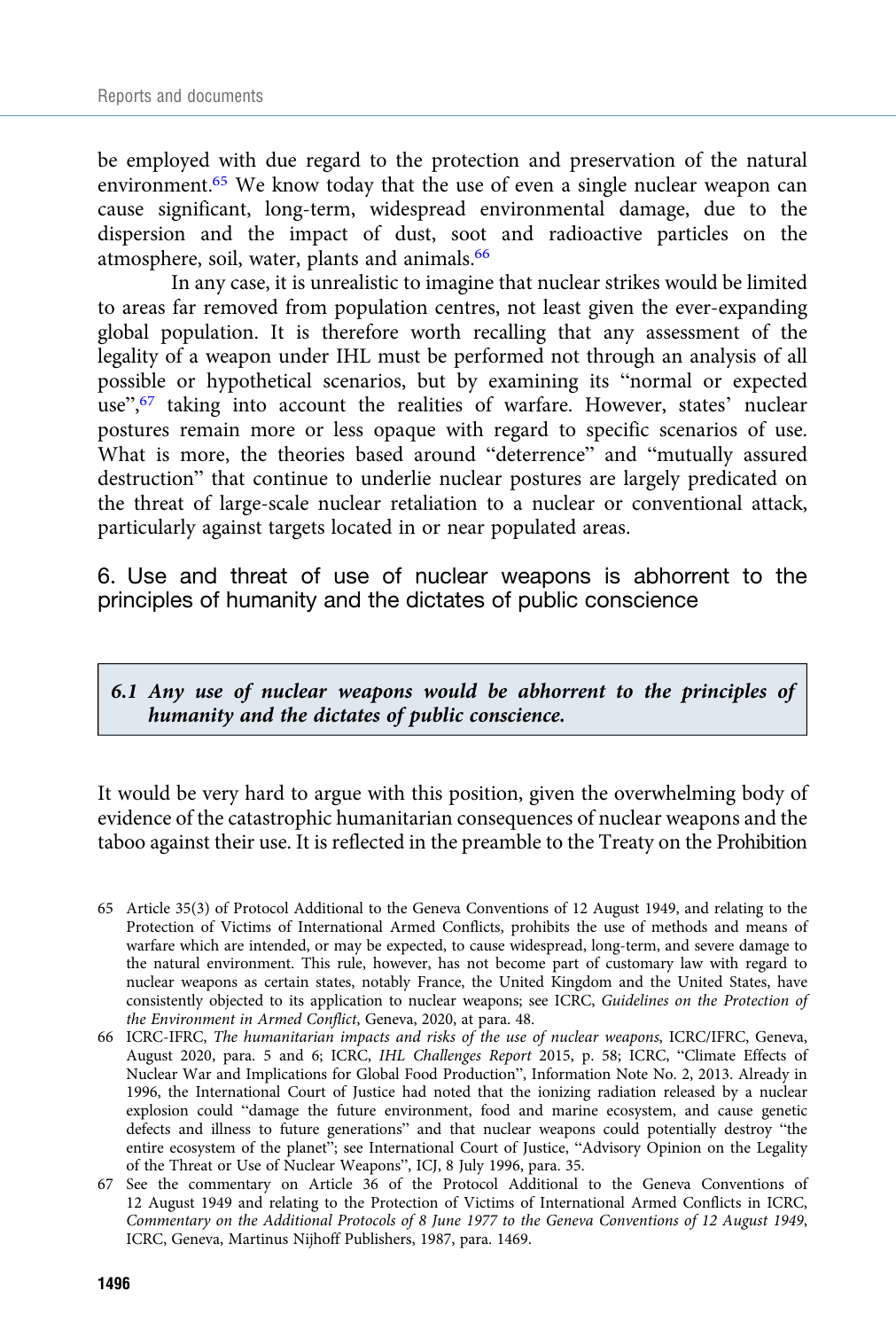of Nuclear Weapons68 and is based on the "Martens clause", a provision found in IHL treaties (notably the 1899 Hague Convention (II) on the laws and customs of war on land, the 1977 Additional Protocols and the 1980 Convention on Certain Conventional Weapons).69 The Martens clause states that in cases not covered by existing treaty law– in this case, a situation where there would be no applicable treaty rule prohibiting or limiting the use of nuclear weapons – belligerents remain nonetheless "under the protection and authority of the principles of international law derived from established custom, from the principles of humanity and from the dictates of public conscience".

The International Court of Justice unanimously affirmed in its 1996 advisory opinion the applicability and importance of the Martens clause, indicating that the clause "had proved to be an effective means of addressing the rapid evolution of military technology". Indeed, the Martens clause constitutes a moral guideline, namely that certain means or methods of warfare that are not specifically prohibited or limited are nevertheless unacceptable.70 The role of the International Red Cross and Red Crescent Movement as the voice of "public conscience" is expressly acknowledged in the preamble to the TPNW.71 Since 1945, the Movement has repeatedly stated its ethical stance on the unacceptability of nuclear weapons and has been the voice of public conscience by demanding that nuclear weapons be abolished. The concept of "public conscience" is also reflected in public opinion on nuclear weapons; for example, an ICRC survey of the views of over 16,000 "millennials" found that 84% of the young adults surveyed believed that the use of nuclear weapons is never acceptable.<sup>72</sup>

In addition to prohibiting the use of nuclear weapons, the TPNW clearly underscores their unacceptability in humanitarian and moral terms. This rejection is absolute; as far as the ICRC is concerned, even if nuclear weapons were used as a form of belligerent reprisal, meeting the strict conditions set by proponents of this method, their use would still be contrary to the principles of humanity and the dictates of public conscience.

## 6.2 Any threat to use nuclear weapons is abhorrent to the principles of humanity and the dictates of public conscience.

<sup>68</sup> See Treaty on the Prohibition of Nuclear Weapons, PP11.

<sup>69</sup> See also Article 63(3) of Convention (I) for the Amelioration of the Condition of the Wounded and Sick in Armed Forces in the Field, stipulating that "The denunciation… shall in no way impair the obligations which the Parties to the conflict shall remain bound to fulfil by virtue of the principles of the law of nations, as they result from the usages established among civilized peoples, from the laws of humanity and the dictates of the public conscience." (replicated in Article 62 of the Convention (II) for the Amelioration of the Condition of Wounded, Sick and Shipwrecked Members of Armed Forces at Sea, Article 142 of the Convention (III) relative to the Treatment of Prisoners of War, and Article 158 of the Convention (IV) relative to the Protection of Civilian Persons in Time of War).

<sup>70</sup> It has been debated whether the "principles of humanity" and the "dictates of public conscience" are separate, legally binding yardsticks against which a weapon can be measured in law, or whether they are merely moral guidelines. The view of the ICRC is that since "they reflect public conscience; the principles of humanity actually constitute a universal reference point and apply independently of the Protocol." See ICRC, Commentary on the Additional Protocols of 8 June 1977 to the Geneva Conventions of 12 August 1949, 1987, Geneva, Martinus Nijhoff Publishers, para. 4434.

<sup>71</sup> See Treaty on the Prohibition of Nuclear Weapons, PP24.

<sup>72</sup> ICRC, Millennials on War, ICRC, January 2020.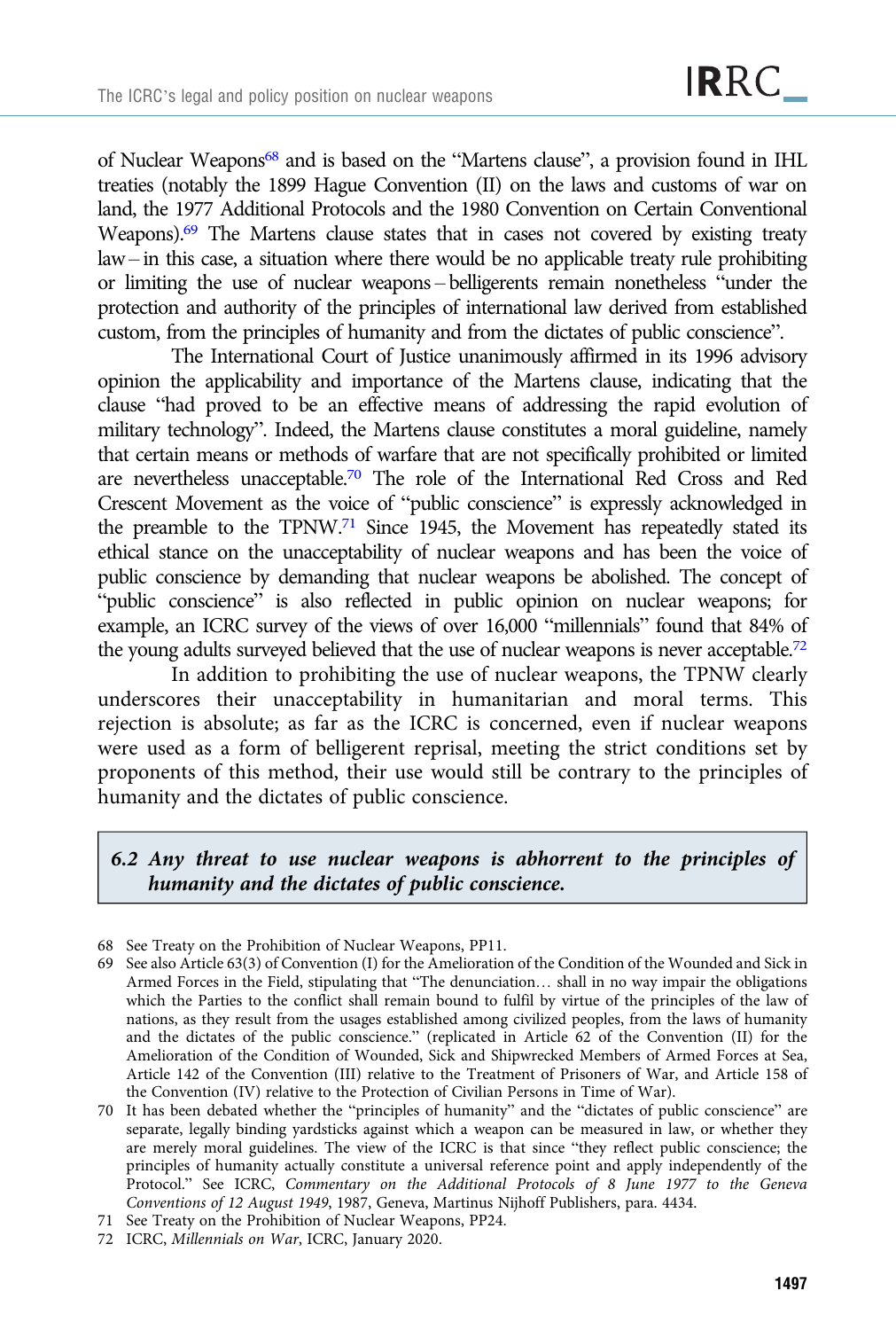The Martens clause applies to both the use and the threat of use of nuclear weapons. By implying the possibility of actually deploying nuclear weapons, any threat to use them is also abhorrent to the principles of humanity and the dictates of public conscience. This refers to both general and specific threats and is particularly pertinent, given that leaders of certain nuclear-armed states have in recent years made explicit threats to use nuclear weapons against their adversaries.

From a legal perspective, the International Court of Justice unanimously stated in its 1996 advisory opinion that "[i]f an envisaged use of weapons would not meet the requirements of humanitarian law, a threat to engage in such use would also be contrary to that law",<sup>73</sup> though it did not indicate the basis for this statement.74 Today, the threat to use nuclear weapons is prohibited under any circumstances for states party to the TPNW.75

At the heart of debates on the threat to use nuclear weapons lies the more sensitive issue of the legal and ethical acceptability of the theory of nuclear deterrence and its corollary, the theory of "mutually assured destruction". Deterrence is defined as the "prevention of action by the existence of a credible threat of unacceptable counteraction and/or belief that the cost of action outweighs the perceived benefits."<sup>76</sup> Though deterrence remains the professed position of nuclear-armed states and their allies, the nuclear era has periodically seen shifts towards more aggressive nuclear policies that aim not just to deter attack, but also appear to allow for initiating, fighting and winning a nuclear war.

Although some contend that nuclear deterrence has prevented the use of nuclear weapons since 1945, this premise is highly contested. Over the last 75 years, the world has on several occasions come extremely close to nuclear catastrophe by miscalculation or error, exposing the inherent weakness of the belief that nuclear deterrence theories guarantee security and stability, and the unacceptable risk that such theories actually entail.77 As observed in the ICRC-IFRC report published in August 2020 on the humanitarian impacts and risks of

<sup>73</sup> International Court of Justice, "Advisory Opinion on the Legality of the Threat or Use of Nuclear Weapons", ICJ, 8 July 1996, para. 78.

<sup>74</sup> One state argued in front of the International Court of Justice that threatening to use nuclear weapons would be incompatible with the obligation to comply with and ensure respect for IHL. G. Nystuen, "Threats of use of nuclear weapons and international humanitarian law", in G. Nystuen, S. Casey-Maslen, A. Golden Bersagel, Nuclear Weapons Under International Law, Cambridge University Press, 2014, pp. 161–162. See also International Court of Justice, "Advisory Opinion on the Legality of the Threat or Use of Nuclear Weapons", ICJ, 8 July 1996, para. 105: "the threat or use of nuclear weapons would generally be contrary to the rules of international law applicable in armed conflict, and in particular the principles and rules of humanitarian law".

<sup>75</sup> See Article 1(1)(d) of the TPNW.

<sup>76</sup> United States, DoD Dictionary of Military and Associated Terms, December 2020, p. 63.

<sup>77</sup> See, for example, Patricia Lewis et al., Too Close for Comfort: Cases of Near Nuclear Use and Options for Policy, Chatham House, 2014; and J. Borrie et al., Understanding Nuclear Weapon Risks, UNIDIR, 30 March 2017.